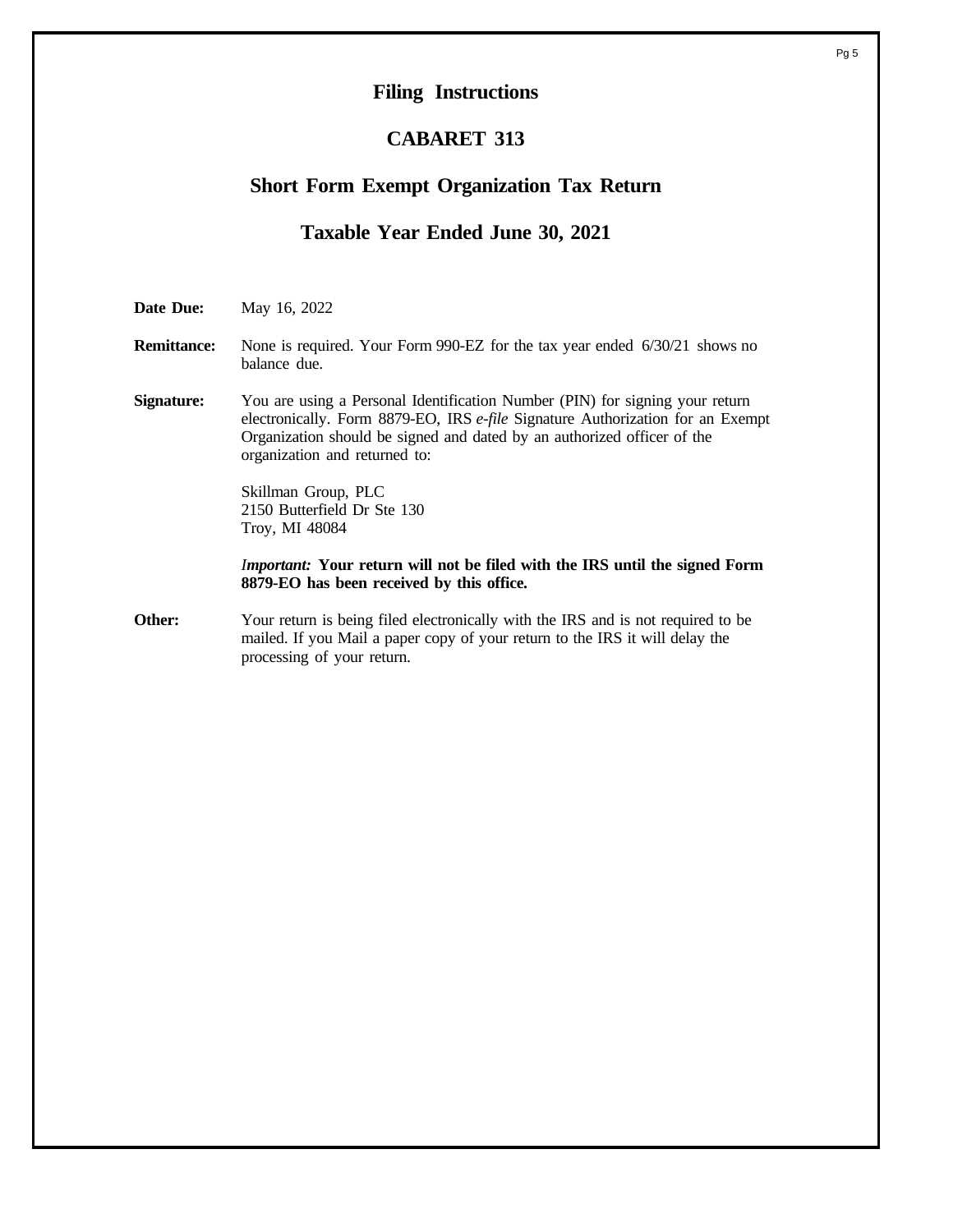| Form 8879-EO                                                                            |                                                                                                                                                                                                                                                                                                                                                                                                                                                                                                                                                                                                                                                                                                                                                                                                                                                                                                                                                                                                                                                                                                                                                                                                                                                                                                                                                                                                                                                                                                                                                                                                                                                                                                                                                                                                                                                                                                                                                                                                                                                                                                                                                                                                                                                                                                                                                                  | <b>IRS</b> e-file Signature Authorization<br>for an Exempt Organization                                    |                                                                                                                  | OMB No. 1545-0047                          |
|-----------------------------------------------------------------------------------------|------------------------------------------------------------------------------------------------------------------------------------------------------------------------------------------------------------------------------------------------------------------------------------------------------------------------------------------------------------------------------------------------------------------------------------------------------------------------------------------------------------------------------------------------------------------------------------------------------------------------------------------------------------------------------------------------------------------------------------------------------------------------------------------------------------------------------------------------------------------------------------------------------------------------------------------------------------------------------------------------------------------------------------------------------------------------------------------------------------------------------------------------------------------------------------------------------------------------------------------------------------------------------------------------------------------------------------------------------------------------------------------------------------------------------------------------------------------------------------------------------------------------------------------------------------------------------------------------------------------------------------------------------------------------------------------------------------------------------------------------------------------------------------------------------------------------------------------------------------------------------------------------------------------------------------------------------------------------------------------------------------------------------------------------------------------------------------------------------------------------------------------------------------------------------------------------------------------------------------------------------------------------------------------------------------------------------------------------------------------|------------------------------------------------------------------------------------------------------------|------------------------------------------------------------------------------------------------------------------|--------------------------------------------|
| Department of the Treasury                                                              |                                                                                                                                                                                                                                                                                                                                                                                                                                                                                                                                                                                                                                                                                                                                                                                                                                                                                                                                                                                                                                                                                                                                                                                                                                                                                                                                                                                                                                                                                                                                                                                                                                                                                                                                                                                                                                                                                                                                                                                                                                                                                                                                                                                                                                                                                                                                                                  | u Do not send to the IRS. Keep for your records.                                                           |                                                                                                                  | 2020                                       |
| Internal Revenue Service                                                                |                                                                                                                                                                                                                                                                                                                                                                                                                                                                                                                                                                                                                                                                                                                                                                                                                                                                                                                                                                                                                                                                                                                                                                                                                                                                                                                                                                                                                                                                                                                                                                                                                                                                                                                                                                                                                                                                                                                                                                                                                                                                                                                                                                                                                                                                                                                                                                  | u Go to www.irs.gov/Form8879EO for the latest information.                                                 |                                                                                                                  |                                            |
| Name of exempt organization or person subject to tax                                    |                                                                                                                                                                                                                                                                                                                                                                                                                                                                                                                                                                                                                                                                                                                                                                                                                                                                                                                                                                                                                                                                                                                                                                                                                                                                                                                                                                                                                                                                                                                                                                                                                                                                                                                                                                                                                                                                                                                                                                                                                                                                                                                                                                                                                                                                                                                                                                  |                                                                                                            | Taxpayer identification number                                                                                   |                                            |
|                                                                                         | CABARET 313                                                                                                                                                                                                                                                                                                                                                                                                                                                                                                                                                                                                                                                                                                                                                                                                                                                                                                                                                                                                                                                                                                                                                                                                                                                                                                                                                                                                                                                                                                                                                                                                                                                                                                                                                                                                                                                                                                                                                                                                                                                                                                                                                                                                                                                                                                                                                      |                                                                                                            | 35-2463620                                                                                                       |                                            |
|                                                                                         | Name and title of officer or person subject to tax EDWARD EICKHOFF<br><b>TREASURER</b>                                                                                                                                                                                                                                                                                                                                                                                                                                                                                                                                                                                                                                                                                                                                                                                                                                                                                                                                                                                                                                                                                                                                                                                                                                                                                                                                                                                                                                                                                                                                                                                                                                                                                                                                                                                                                                                                                                                                                                                                                                                                                                                                                                                                                                                                           |                                                                                                            |                                                                                                                  |                                            |
| Part I                                                                                  | Type of Return and Return Information (Whole Dollars Only)                                                                                                                                                                                                                                                                                                                                                                                                                                                                                                                                                                                                                                                                                                                                                                                                                                                                                                                                                                                                                                                                                                                                                                                                                                                                                                                                                                                                                                                                                                                                                                                                                                                                                                                                                                                                                                                                                                                                                                                                                                                                                                                                                                                                                                                                                                       |                                                                                                            |                                                                                                                  |                                            |
|                                                                                         | Check the box for the return for which you are using this Form 8879-EO and enter the applicable amount, if any, from the return. If you                                                                                                                                                                                                                                                                                                                                                                                                                                                                                                                                                                                                                                                                                                                                                                                                                                                                                                                                                                                                                                                                                                                                                                                                                                                                                                                                                                                                                                                                                                                                                                                                                                                                                                                                                                                                                                                                                                                                                                                                                                                                                                                                                                                                                          |                                                                                                            |                                                                                                                  |                                            |
|                                                                                         | check the box on line 1a, 2a, 3a, 4a, 5a, 6a, or 7a below, and the amount on that line for the return being filed with this form was                                                                                                                                                                                                                                                                                                                                                                                                                                                                                                                                                                                                                                                                                                                                                                                                                                                                                                                                                                                                                                                                                                                                                                                                                                                                                                                                                                                                                                                                                                                                                                                                                                                                                                                                                                                                                                                                                                                                                                                                                                                                                                                                                                                                                             |                                                                                                            |                                                                                                                  |                                            |
|                                                                                         | blank, then leave line 1b, 2b, 3b, 4b, 5b, 6b, or 7b, whichever is applicable, blank (do not enter -0-). But, if you entered -0- on the                                                                                                                                                                                                                                                                                                                                                                                                                                                                                                                                                                                                                                                                                                                                                                                                                                                                                                                                                                                                                                                                                                                                                                                                                                                                                                                                                                                                                                                                                                                                                                                                                                                                                                                                                                                                                                                                                                                                                                                                                                                                                                                                                                                                                          |                                                                                                            |                                                                                                                  |                                            |
|                                                                                         | return, then enter -0- on the applicable line below. Do not complete more than one line in Part I.                                                                                                                                                                                                                                                                                                                                                                                                                                                                                                                                                                                                                                                                                                                                                                                                                                                                                                                                                                                                                                                                                                                                                                                                                                                                                                                                                                                                                                                                                                                                                                                                                                                                                                                                                                                                                                                                                                                                                                                                                                                                                                                                                                                                                                                               |                                                                                                            |                                                                                                                  |                                            |
| 1a Form 990 check here                                                                  |                                                                                                                                                                                                                                                                                                                                                                                                                                                                                                                                                                                                                                                                                                                                                                                                                                                                                                                                                                                                                                                                                                                                                                                                                                                                                                                                                                                                                                                                                                                                                                                                                                                                                                                                                                                                                                                                                                                                                                                                                                                                                                                                                                                                                                                                                                                                                                  | <b>b</b> Total revenue, if any (Form 990, Part VIII, column (A), line 12)                                  | 1b                                                                                                               |                                            |
| 2a Form 990-EZ check here▶                                                              | $\mathbf{X}$                                                                                                                                                                                                                                                                                                                                                                                                                                                                                                                                                                                                                                                                                                                                                                                                                                                                                                                                                                                                                                                                                                                                                                                                                                                                                                                                                                                                                                                                                                                                                                                                                                                                                                                                                                                                                                                                                                                                                                                                                                                                                                                                                                                                                                                                                                                                                     | <b>b</b> Total revenue, if any (Form 990-EZ, line 9) $\ldots$ $\ldots$ $\ldots$ $\ldots$ $\ldots$ $\ldots$ |                                                                                                                  | $\frac{1b}{2b}$ $\frac{134,459}{2b}$       |
| 3a Form 1120-POL check here ▶                                                           |                                                                                                                                                                                                                                                                                                                                                                                                                                                                                                                                                                                                                                                                                                                                                                                                                                                                                                                                                                                                                                                                                                                                                                                                                                                                                                                                                                                                                                                                                                                                                                                                                                                                                                                                                                                                                                                                                                                                                                                                                                                                                                                                                                                                                                                                                                                                                                  |                                                                                                            |                                                                                                                  |                                            |
| 4a Form 990-PF check here▶                                                              |                                                                                                                                                                                                                                                                                                                                                                                                                                                                                                                                                                                                                                                                                                                                                                                                                                                                                                                                                                                                                                                                                                                                                                                                                                                                                                                                                                                                                                                                                                                                                                                                                                                                                                                                                                                                                                                                                                                                                                                                                                                                                                                                                                                                                                                                                                                                                                  |                                                                                                            |                                                                                                                  |                                            |
| 5a Form 8868 check here                                                                 |                                                                                                                                                                                                                                                                                                                                                                                                                                                                                                                                                                                                                                                                                                                                                                                                                                                                                                                                                                                                                                                                                                                                                                                                                                                                                                                                                                                                                                                                                                                                                                                                                                                                                                                                                                                                                                                                                                                                                                                                                                                                                                                                                                                                                                                                                                                                                                  |                                                                                                            | 5b                                                                                                               | <u> 1999 - Johann Barn, mars ann an t-</u> |
| 6a Form 990-T check here                                                                |                                                                                                                                                                                                                                                                                                                                                                                                                                                                                                                                                                                                                                                                                                                                                                                                                                                                                                                                                                                                                                                                                                                                                                                                                                                                                                                                                                                                                                                                                                                                                                                                                                                                                                                                                                                                                                                                                                                                                                                                                                                                                                                                                                                                                                                                                                                                                                  |                                                                                                            |                                                                                                                  | 6b                                         |
| 7a Form 4720 check here ▶                                                               | <b>b</b> Total tax (Form 4720, Part III, line 1)                                                                                                                                                                                                                                                                                                                                                                                                                                                                                                                                                                                                                                                                                                                                                                                                                                                                                                                                                                                                                                                                                                                                                                                                                                                                                                                                                                                                                                                                                                                                                                                                                                                                                                                                                                                                                                                                                                                                                                                                                                                                                                                                                                                                                                                                                                                 |                                                                                                            | 7b.                                                                                                              |                                            |
| <b>Part II</b>                                                                          | Declaration and Signature Authorization of Officer or Person Subject to Tax                                                                                                                                                                                                                                                                                                                                                                                                                                                                                                                                                                                                                                                                                                                                                                                                                                                                                                                                                                                                                                                                                                                                                                                                                                                                                                                                                                                                                                                                                                                                                                                                                                                                                                                                                                                                                                                                                                                                                                                                                                                                                                                                                                                                                                                                                      |                                                                                                            |                                                                                                                  |                                            |
|                                                                                         | Under penalties of perjury, I declare that $\mathbf{X}$ I am an officer of the above organization of I am a person subject to tax with respect to                                                                                                                                                                                                                                                                                                                                                                                                                                                                                                                                                                                                                                                                                                                                                                                                                                                                                                                                                                                                                                                                                                                                                                                                                                                                                                                                                                                                                                                                                                                                                                                                                                                                                                                                                                                                                                                                                                                                                                                                                                                                                                                                                                                                                |                                                                                                            |                                                                                                                  |                                            |
| (name of organization)<br>PIN: check one box only<br>$\overline{H}$<br>I authorize<br>ᅀ | of the 2020 electronic return and accompanying schedules and statements, and, to the best of my knowledge and belief, they are<br>true, correct, and complete. I further declare that the amount in Part I above is the amount shown on the copy of the electronic return.<br>I consent to allow my intermediate service provider, transmitter, or electronic return originator (ERO) to send the return to the IRS and<br>to receive from the IRS (a) an acknowledgement of receipt or reason for rejection of the transmission, (b) the reason for any delay in<br>processing the return or refund, and (c) the date of any refund. If applicable, I authorize the U.S. Treasury and its designated Financial<br>Agent to initiate an electronic funds withdrawal (direct debit) entry to the financial institution account indicated in the tax preparation<br>software for payment of the federal taxes owed on this return, and the financial institution to debit the entry to this account. To revoke<br>a payment, I must contact the U.S. Treasury Financial Agent at 1-888-353-4537 no later than 2 business days prior to the payment<br>(settlement) date. I also authorize the financial institutions involved in the processing of the electronic payment of taxes to receive<br>confidential information necessary to answer inquiries and resolve issues related to the payment. I have selected a personal<br>identification number (PIN) as my signature for the electronic return and, if applicable, the consent to electronic funds withdrawal.<br>SKILLMAN GROUP, PLC<br><b>ERO</b> firm name<br>on the tax year 2020 electronically filed return. If I have indicated within this return that a copy of the return is being filed with a<br>state agency(ies) regulating charities as part of the IRS Fed/State program, I also authorize the aforementioned ERO to enter my<br>PIN on the return's disclosure consent screen.<br>As an officer or person subject to tax with respect to the organization, I will enter my PIN as my signature on the tax year 2020<br>electronically filed return. If I have indicated within this return that a copy of the return is being filed with a state agency(ies)<br>regulating charities as part of the IRS Fed/State program, I will enter my PIN on the return's disclosure consent screen. | , (EIN)                                                                                                    | to enter my PIN $\boxed{63620}$ as my signature<br>Enter five numbers, but<br>do not enter all zeros<br>11/29/21 | and that I have examined a copy            |
| Signature of officer or person subject to tax}<br><b>Part III</b>                       | <b>Certification and Authentication</b>                                                                                                                                                                                                                                                                                                                                                                                                                                                                                                                                                                                                                                                                                                                                                                                                                                                                                                                                                                                                                                                                                                                                                                                                                                                                                                                                                                                                                                                                                                                                                                                                                                                                                                                                                                                                                                                                                                                                                                                                                                                                                                                                                                                                                                                                                                                          | Date                                                                                                       |                                                                                                                  |                                            |
|                                                                                         | ERO's EFIN/PIN. Enter your six-digit electronic filing identification                                                                                                                                                                                                                                                                                                                                                                                                                                                                                                                                                                                                                                                                                                                                                                                                                                                                                                                                                                                                                                                                                                                                                                                                                                                                                                                                                                                                                                                                                                                                                                                                                                                                                                                                                                                                                                                                                                                                                                                                                                                                                                                                                                                                                                                                                            |                                                                                                            |                                                                                                                  |                                            |
|                                                                                         | number (EFIN) followed by your five-digit self-selected PIN.                                                                                                                                                                                                                                                                                                                                                                                                                                                                                                                                                                                                                                                                                                                                                                                                                                                                                                                                                                                                                                                                                                                                                                                                                                                                                                                                                                                                                                                                                                                                                                                                                                                                                                                                                                                                                                                                                                                                                                                                                                                                                                                                                                                                                                                                                                     |                                                                                                            |                                                                                                                  | 38550369666<br>Do not enter all zeros      |
| IRS e-file Providers for Business Returns.                                              | I certify that the above numeric entry is my PIN, which is my signature on the 2020 electronically filed return indicated above. I confirm<br>that I am submitting this return in accordance with the requirements of Pub. 4163, Modernized e-File (MeF) Information for Authorized                                                                                                                                                                                                                                                                                                                                                                                                                                                                                                                                                                                                                                                                                                                                                                                                                                                                                                                                                                                                                                                                                                                                                                                                                                                                                                                                                                                                                                                                                                                                                                                                                                                                                                                                                                                                                                                                                                                                                                                                                                                                              |                                                                                                            |                                                                                                                  |                                            |
| ERO's signature                                                                         |                                                                                                                                                                                                                                                                                                                                                                                                                                                                                                                                                                                                                                                                                                                                                                                                                                                                                                                                                                                                                                                                                                                                                                                                                                                                                                                                                                                                                                                                                                                                                                                                                                                                                                                                                                                                                                                                                                                                                                                                                                                                                                                                                                                                                                                                                                                                                                  | Date }                                                                                                     | 11/29/21                                                                                                         |                                            |
|                                                                                         |                                                                                                                                                                                                                                                                                                                                                                                                                                                                                                                                                                                                                                                                                                                                                                                                                                                                                                                                                                                                                                                                                                                                                                                                                                                                                                                                                                                                                                                                                                                                                                                                                                                                                                                                                                                                                                                                                                                                                                                                                                                                                                                                                                                                                                                                                                                                                                  |                                                                                                            |                                                                                                                  |                                            |
|                                                                                         |                                                                                                                                                                                                                                                                                                                                                                                                                                                                                                                                                                                                                                                                                                                                                                                                                                                                                                                                                                                                                                                                                                                                                                                                                                                                                                                                                                                                                                                                                                                                                                                                                                                                                                                                                                                                                                                                                                                                                                                                                                                                                                                                                                                                                                                                                                                                                                  | <b>ERO Must Retain This Form - See Instructions</b>                                                        |                                                                                                                  |                                            |
|                                                                                         |                                                                                                                                                                                                                                                                                                                                                                                                                                                                                                                                                                                                                                                                                                                                                                                                                                                                                                                                                                                                                                                                                                                                                                                                                                                                                                                                                                                                                                                                                                                                                                                                                                                                                                                                                                                                                                                                                                                                                                                                                                                                                                                                                                                                                                                                                                                                                                  | Do Not Submit This Form to the IRS Unless Requested To Do So                                               |                                                                                                                  |                                            |
|                                                                                         | For Paperwork Reduction Act Notice, see back of form.                                                                                                                                                                                                                                                                                                                                                                                                                                                                                                                                                                                                                                                                                                                                                                                                                                                                                                                                                                                                                                                                                                                                                                                                                                                                                                                                                                                                                                                                                                                                                                                                                                                                                                                                                                                                                                                                                                                                                                                                                                                                                                                                                                                                                                                                                                            |                                                                                                            |                                                                                                                  | Form 8879-EO (2020)                        |

Pg 6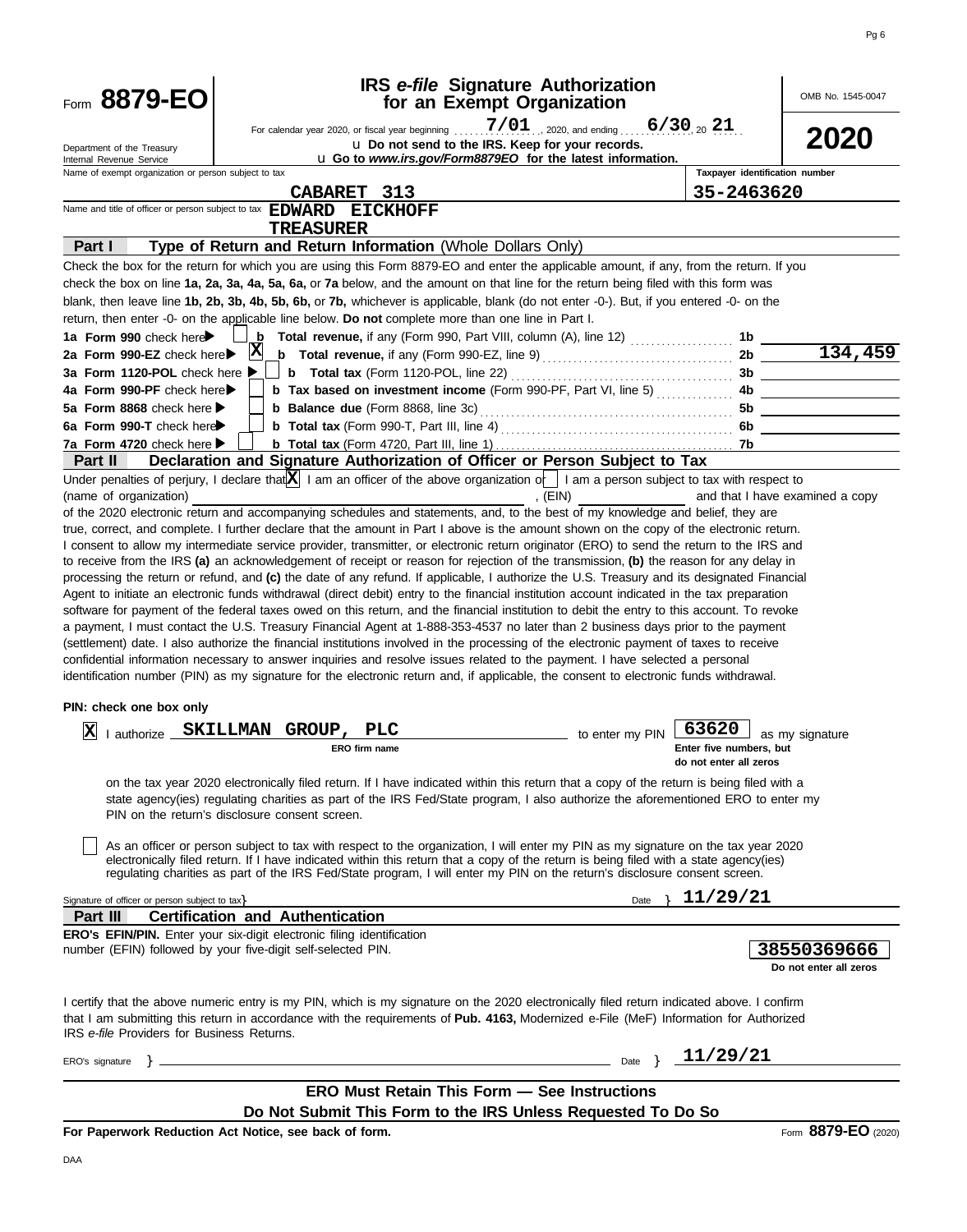|               |                |                                                        | <b>Short Form</b>                                                                                                                                           |                        |              | OMB No. 1545-0047                |  |  |
|---------------|----------------|--------------------------------------------------------|-------------------------------------------------------------------------------------------------------------------------------------------------------------|------------------------|--------------|----------------------------------|--|--|
|               |                | Form990-EZ                                             | <b>Return of Organization Exempt From Income Tax</b>                                                                                                        |                        |              | <b>2020</b>                      |  |  |
|               |                |                                                        | Under section 501(c), 527, or 4947(a)(1) of the Internal Revenue Code (except private foundations)                                                          |                        |              |                                  |  |  |
|               |                |                                                        |                                                                                                                                                             | <b>Open to Public</b>  |              |                                  |  |  |
|               |                | Department of the Treasury<br>Internal Revenue Service | } Do not enter social security numbers on this form, as it may be made public.<br>}Go to www.irs.gov/Form990EZ for instructions and the latest information. |                        |              | <b>Inspection</b>                |  |  |
|               |                |                                                        | For the 2020 calendar year, or tax year beginnin $\mathbf{07}/01/20$ , and ending $06/30/21$                                                                |                        |              |                                  |  |  |
|               |                | Check if applicable:                                   | C Name of organization                                                                                                                                      |                        |              | D Employer identification number |  |  |
|               | Address change |                                                        |                                                                                                                                                             |                        |              |                                  |  |  |
|               | Name change    |                                                        | CABARET 313                                                                                                                                                 |                        |              | 35-2463620                       |  |  |
|               | Initial return |                                                        | Number and street (or P.O. box, if mail is not delivered to street address)<br>Room/suite                                                                   |                        |              | E Telephone number               |  |  |
|               |                | Final return/terminated                                | 260 E. BROWN ST, SUITE 340                                                                                                                                  |                        |              | 313-405-5061                     |  |  |
|               | Amended return |                                                        | City or town, state or province, country, and ZIP or foreign postal code                                                                                    |                        |              | <b>F</b> Group Exemption         |  |  |
|               |                | Application pending                                    | MI 48009<br><b>BIRMINGHAM</b>                                                                                                                               |                        |              | Number <b>u</b>                  |  |  |
| G             |                | Accounting Method:                                     | Cash $\overline{X}$ Accrual Other (specify) $\mathbf{u}$                                                                                                    | $H$ Check $\mathbf{u}$ |              | if the organization is not       |  |  |
|               | Website:       |                                                        | CABARET313.ORG                                                                                                                                              |                        |              | required to attach Schedule B    |  |  |
|               |                |                                                        | Tax-exempt status (check only one) $- \mathbf{X} $ 501(c)(3)<br>)   (insert no.)<br>$501(c)$ (<br>527<br>4947(a)(1) or                                      |                        |              | (Form 990, 990-EZ, or 990-PF).   |  |  |
| ĸ.            |                | Form of organization:                                  | $ \mathbf{X} $ Corporation<br>Trust<br>Association<br>Other                                                                                                 |                        |              |                                  |  |  |
|               |                |                                                        | Add lines 5b, 6c, and 7b to line 9 to determine gross receipts. If gross receipts are \$200,000 or more, or if total assets                                 |                        |              |                                  |  |  |
|               | Part I         |                                                        | Revenue, Expenses, and Changes in Net Assets or Fund Balances (see the instructions for Part I)                                                             |                        |              | <u>134,459</u>                   |  |  |
|               |                |                                                        | Check if the organization used Schedule O to respond to any question in this Part I                                                                         |                        |              | x                                |  |  |
|               | 1              |                                                        | Contributions, gifts, grants, and similar amounts received                                                                                                  |                        | $\mathbf{1}$ | 118,690                          |  |  |
|               | 2              |                                                        |                                                                                                                                                             |                        | $\mathbf{2}$ | 15,769                           |  |  |
|               | 3              |                                                        | Membership dues and assessments                                                                                                                             |                        | 3            |                                  |  |  |
|               | 4              |                                                        |                                                                                                                                                             |                        | 4            |                                  |  |  |
|               | 5a             |                                                        |                                                                                                                                                             | 5a                     |              |                                  |  |  |
|               | $\mathbf b$    |                                                        |                                                                                                                                                             |                        |              |                                  |  |  |
|               | c              |                                                        | Gain or (loss) from sale of assets other than inventory (subtract line 5b from line 5a)                                                                     | 5c                     |              |                                  |  |  |
|               | 6              |                                                        | Gaming and fundraising events:                                                                                                                              |                        |              |                                  |  |  |
|               | a              |                                                        | Gross income from gaming (attach Schedule G if greater than                                                                                                 |                        |              |                                  |  |  |
|               |                | \$15,000                                               | 6a                                                                                                                                                          |                        |              |                                  |  |  |
| Revenue       |                |                                                        | <b>b</b> Gross income from fundraising events (not including)<br>of contributions                                                                           |                        |              |                                  |  |  |
|               |                |                                                        | from fundraising events reported on line 1) (attach Schedule G if the                                                                                       |                        |              |                                  |  |  |
|               |                |                                                        | sum of such gross income and contributions exceeds \$15,000)<br>6b                                                                                          |                        |              |                                  |  |  |
|               | С              |                                                        | Less: direct expenses from gaming and fundraising events<br>6c                                                                                              |                        |              |                                  |  |  |
|               | d              |                                                        | Net income or (loss) from gaming and fundraising events (add lines 6a and 6b and subtract                                                                   |                        |              |                                  |  |  |
|               |                | line 6c)                                               |                                                                                                                                                             |                        | 6d           |                                  |  |  |
|               | 7a             |                                                        | 7a                                                                                                                                                          |                        |              |                                  |  |  |
|               | b              | Less: cost of goods sold                               | 7b                                                                                                                                                          |                        |              |                                  |  |  |
|               | c              |                                                        | Gross profit or (loss) from sales of inventory (subtract line 7b from line 7a) [11] [11] Cross profit or (loss)                                             |                        | 7c           |                                  |  |  |
|               | 8<br>9         |                                                        | Other revenue (describe in Schedule O)                                                                                                                      |                        | 8<br>9       | 134,459                          |  |  |
|               | 10             |                                                        |                                                                                                                                                             |                        | 10           |                                  |  |  |
|               | 11             |                                                        | Benefits paid to or for members                                                                                                                             |                        | 11           |                                  |  |  |
|               | 12             |                                                        |                                                                                                                                                             |                        | 12           |                                  |  |  |
|               | 13             |                                                        |                                                                                                                                                             |                        | 13           | 55,880                           |  |  |
| Expenses      | 14             |                                                        |                                                                                                                                                             |                        | 14           | 366                              |  |  |
|               | 15             |                                                        |                                                                                                                                                             |                        | 15           |                                  |  |  |
|               | 16             |                                                        |                                                                                                                                                             |                        | 16           | 47,739                           |  |  |
|               | 17             |                                                        |                                                                                                                                                             |                        | 17           | 103,985                          |  |  |
|               | 18             |                                                        |                                                                                                                                                             |                        | 18           | 30,474                           |  |  |
| Assets        | 19             |                                                        | Net assets or fund balances at beginning of year (from line 27, column (A)) (must agree with                                                                |                        |              |                                  |  |  |
|               |                |                                                        | end-of-year figure reported on prior year's return)                                                                                                         |                        | 19           | <u>181,040</u>                   |  |  |
| $\frac{1}{2}$ | 20             |                                                        |                                                                                                                                                             |                        | 20           |                                  |  |  |
|               | 21             |                                                        |                                                                                                                                                             |                        | 21           | 211,514                          |  |  |
|               |                |                                                        | For Paperwork Reduction Act Notice, see the separate instructions.                                                                                          |                        |              | Form 990-EZ (2020)               |  |  |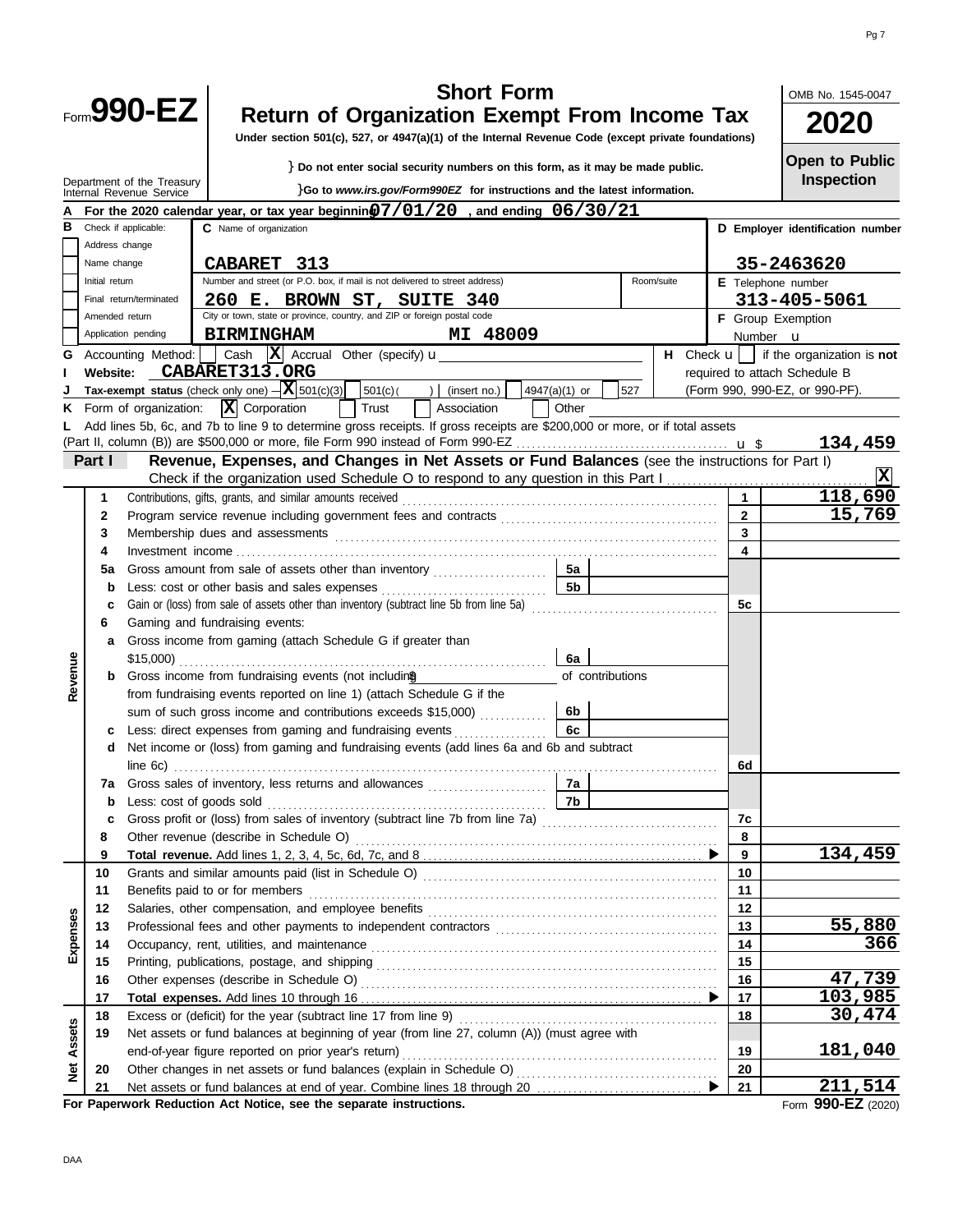| Form 990-EZ (2020)<br>CABARET 313                                                                                                                                                                                                                                                          |                               | 35-2463620               |                       |          | Page 2                                                                                                                                     |
|--------------------------------------------------------------------------------------------------------------------------------------------------------------------------------------------------------------------------------------------------------------------------------------------|-------------------------------|--------------------------|-----------------------|----------|--------------------------------------------------------------------------------------------------------------------------------------------|
| Part II<br><b>Balance Sheets</b> (see the instructions for Part II)                                                                                                                                                                                                                        |                               |                          |                       |          |                                                                                                                                            |
|                                                                                                                                                                                                                                                                                            |                               |                          |                       |          | $ {\bf x} $                                                                                                                                |
|                                                                                                                                                                                                                                                                                            |                               |                          | (A) Beginning of year |          | (B) End of year                                                                                                                            |
|                                                                                                                                                                                                                                                                                            |                               |                          | $166,756$ 22          |          | 210,739                                                                                                                                    |
| 23 Land and buildings <b>construction and all and analyzing and all analyzing and analyzing and all analyzing and a</b>                                                                                                                                                                    |                               |                          | 0                     | 23       |                                                                                                                                            |
|                                                                                                                                                                                                                                                                                            |                               |                          | 15,806                | 24       | 2,425                                                                                                                                      |
| 25 Total assets <b>25 Total</b> assets <b>25</b> Total assets <b>25</b> Total assets <b>25</b> Total assets <b>25</b> Total assets <b>25</b> Total assets <b>25</b> Total assets <b>25</b> Total assets <b>25</b> Total assets <b>25</b> Total assets <b>25</b> Total assets <b>25</b> Tot |                               |                          | 182,562               | 25       | 213,164                                                                                                                                    |
|                                                                                                                                                                                                                                                                                            |                               |                          | 1,522                 | 26       | 1,650                                                                                                                                      |
| 27 Net assets or fund balances (line 27 of column (B) must agree with line 21)                                                                                                                                                                                                             |                               |                          | 181,040               | 27       | 211,514                                                                                                                                    |
| Statement of Program Service Accomplishments (see the instructions for Part III)<br><b>Part III</b>                                                                                                                                                                                        |                               |                          |                       |          |                                                                                                                                            |
| Check if the organization used Schedule O to respond to any question in this Part III                                                                                                                                                                                                      |                               |                          |                       |          | <b>Expenses</b>                                                                                                                            |
| What is the organization's primary exempt purpose?                                                                                                                                                                                                                                         |                               |                          |                       |          | (Required for section                                                                                                                      |
| FOSTER THE ARTFORM OF CABARET THROUGH OUTSTANDING PERFORMANCE AND EDUCATION                                                                                                                                                                                                                |                               |                          |                       |          | $501(c)(3)$ and $501(c)(4)$                                                                                                                |
| Describe the organization's program service accomplishments for each of its three largest program services,                                                                                                                                                                                |                               |                          |                       |          | organizations; optional for                                                                                                                |
| as measured by expenses. In a clear and concise manner, describe the services provided, the number of                                                                                                                                                                                      |                               |                          |                       | others.) |                                                                                                                                            |
| persons benefited, and other relevant information for each program title.                                                                                                                                                                                                                  |                               |                          |                       |          |                                                                                                                                            |
| FOSTER THE ARTFORM OF CABARET THROUGH OUTSTANDING PERFORMANCES AND<br>28                                                                                                                                                                                                                   |                               |                          |                       |          |                                                                                                                                            |
| EDUCATION.                                                                                                                                                                                                                                                                                 |                               |                          |                       |          |                                                                                                                                            |
|                                                                                                                                                                                                                                                                                            |                               |                          |                       |          |                                                                                                                                            |
| (Grants \$                                                                                                                                                                                                                                                                                 |                               |                          | $\mathbf{u}$          | 28a      | 70,547                                                                                                                                     |
| 29                                                                                                                                                                                                                                                                                         |                               |                          |                       |          |                                                                                                                                            |
|                                                                                                                                                                                                                                                                                            |                               |                          |                       |          |                                                                                                                                            |
|                                                                                                                                                                                                                                                                                            |                               |                          |                       | 29a      |                                                                                                                                            |
| (Grants \$<br>30                                                                                                                                                                                                                                                                           |                               |                          |                       |          |                                                                                                                                            |
|                                                                                                                                                                                                                                                                                            |                               |                          |                       |          |                                                                                                                                            |
|                                                                                                                                                                                                                                                                                            |                               |                          |                       |          |                                                                                                                                            |
| (Grants $$$                                                                                                                                                                                                                                                                                |                               |                          |                       | 30a      |                                                                                                                                            |
|                                                                                                                                                                                                                                                                                            |                               |                          |                       |          |                                                                                                                                            |
| (Grants \$                                                                                                                                                                                                                                                                                 |                               |                          |                       | 31a      |                                                                                                                                            |
| 32 Total program service expenses (add lines 28a through 31a)                                                                                                                                                                                                                              |                               |                          |                       | 32       | 70,547                                                                                                                                     |
| List of Officers, Directors, Trustees, and Key Employees (list each one even if not compensated — see the instructions for Part $\mu$ )<br>Check if the organization used Schedule O to respond to any question in this Part IV<br>Part IV                                                 |                               |                          |                       |          |                                                                                                                                            |
|                                                                                                                                                                                                                                                                                            |                               |                          |                       |          |                                                                                                                                            |
| (a) Name and title                                                                                                                                                                                                                                                                         | (b) Average<br>hours per week |                          |                       |          | (c) Reportable<br>compensation contributions to employee (e) Estimated amount of<br>(forms W-2/1099-MISC) benefit plans. and<br>(forms and |
|                                                                                                                                                                                                                                                                                            | devoted to position           | (if not paid, enter -0-) | deferred compensation |          |                                                                                                                                            |
| <b>ALLAN NACHMAN</b>                                                                                                                                                                                                                                                                       |                               |                          |                       |          |                                                                                                                                            |
| <b>LKESTDEMT</b>                                                                                                                                                                                                                                                                           | 2.00                          | 0                        |                       | 0        | 0                                                                                                                                          |
| JOY NACHMAN                                                                                                                                                                                                                                                                                |                               |                          |                       |          |                                                                                                                                            |
| <b>SECRETARY</b>                                                                                                                                                                                                                                                                           | 2.00                          | 0                        |                       | 0        | 0                                                                                                                                          |
| LAWRENCE N. BLUTH                                                                                                                                                                                                                                                                          |                               |                          |                       |          |                                                                                                                                            |
| <b>DIRECTOR</b>                                                                                                                                                                                                                                                                            | 1.00                          | 0                        |                       | 0        | 0                                                                                                                                          |
| EDWARD EICKHOFF                                                                                                                                                                                                                                                                            |                               |                          |                       |          |                                                                                                                                            |
| TREASURER                                                                                                                                                                                                                                                                                  | 2.00                          | 0                        |                       | 0        | 0                                                                                                                                          |
| <b>BRUCE KRIDLER</b>                                                                                                                                                                                                                                                                       |                               |                          |                       |          |                                                                                                                                            |
| <b>BOARD MEMBER</b>                                                                                                                                                                                                                                                                        | 1.00                          | 0                        |                       | 0        | $\mathbf 0$                                                                                                                                |
| DAVID KARP                                                                                                                                                                                                                                                                                 |                               |                          |                       |          |                                                                                                                                            |
| <b>BOARD MEMBER</b>                                                                                                                                                                                                                                                                        | 1.00                          | 0                        |                       | 0        | $\pmb{0}$                                                                                                                                  |
| <b>HAZEL KARBEL</b>                                                                                                                                                                                                                                                                        |                               |                          |                       |          |                                                                                                                                            |
| <b>BOARD MEMBER</b>                                                                                                                                                                                                                                                                        | 1.00                          | 0                        |                       | 0        | $\mathbf 0$                                                                                                                                |
| IRWIN ELSON                                                                                                                                                                                                                                                                                |                               |                          |                       |          |                                                                                                                                            |
| <b>BOARD MEMBER</b>                                                                                                                                                                                                                                                                        | 1.00                          | 0                        |                       | 0        | $\mathbf 0$                                                                                                                                |
| PAUL JACOBS                                                                                                                                                                                                                                                                                |                               |                          |                       |          |                                                                                                                                            |
| <b>BOARD MEMBER</b>                                                                                                                                                                                                                                                                        | 1.00                          | 0                        |                       | 0        | $\mathbf 0$                                                                                                                                |
| SANDI REITELMAN                                                                                                                                                                                                                                                                            |                               |                          |                       | 0        | $\mathbf 0$                                                                                                                                |
| <b>BOARD MEMBER</b>                                                                                                                                                                                                                                                                        | 1.00                          | 0                        |                       |          |                                                                                                                                            |
| <b>MARY KRAMER</b>                                                                                                                                                                                                                                                                         | 1.00                          | 0                        |                       | 0        | $\mathbf 0$                                                                                                                                |
| <b>BOARD MEMBER</b>                                                                                                                                                                                                                                                                        |                               |                          |                       |          |                                                                                                                                            |
| <b>BARTON MORRIS</b><br><b>BOARD MEMBER</b>                                                                                                                                                                                                                                                | 1.00                          | 0                        |                       | 0        | 0                                                                                                                                          |
|                                                                                                                                                                                                                                                                                            |                               |                          |                       |          |                                                                                                                                            |

DAA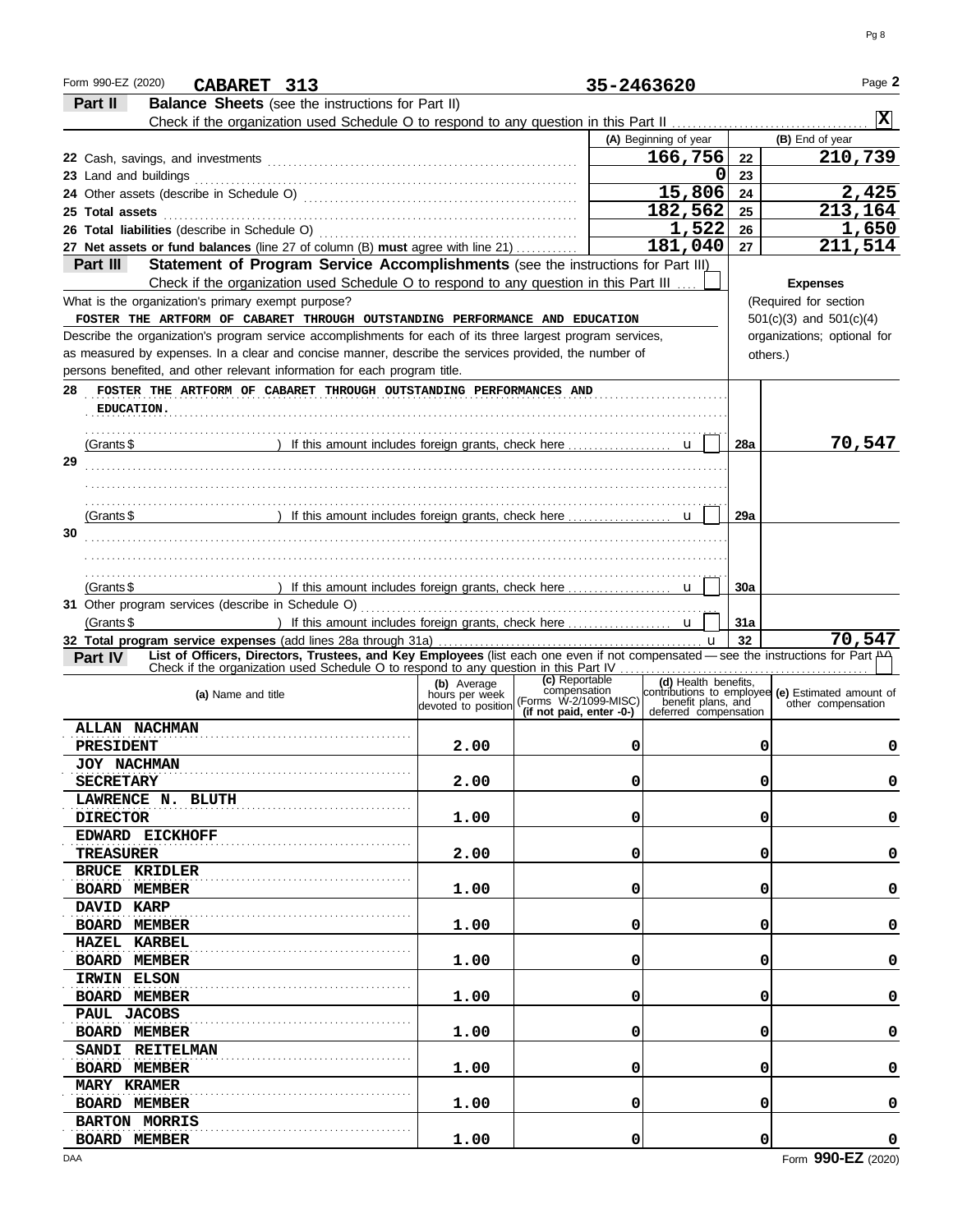|     | Form 990-EZ (2020)<br>CABARET 313<br>35-2463620                                                                                                                                                                        |                 |            | Page 3       |
|-----|------------------------------------------------------------------------------------------------------------------------------------------------------------------------------------------------------------------------|-----------------|------------|--------------|
|     | Other Information (Note the Schedule A and personal benefit contract statement requirements in the<br>Part V                                                                                                           |                 |            |              |
|     | instructions for Part V.) Check if the organization used Schedule O to respond to any question in this Part V                                                                                                          |                 | <b>Yes</b> | No           |
| 33  | Did the organization engage in any significant activity not previously reported to the IRS? If "Yes," provide a                                                                                                        |                 |            |              |
|     | detailed description of each activity in Schedule O                                                                                                                                                                    | 33              |            | X            |
| 34  | Were any significant changes made to the organizing or governing documents? If "Yes," attach a conformed                                                                                                               |                 |            |              |
|     | copy of the amended documents if they reflect a change to the organization's name. Otherwise, explain the                                                                                                              |                 |            |              |
|     | change on Schedule O. See instructions                                                                                                                                                                                 | 34              |            | X            |
| 35а | Did the organization have unrelated business gross income of \$1,000 or more during the year from business                                                                                                             |                 |            |              |
|     | activities (such as those reported on lines 2, 6a, and 7a, among others)?                                                                                                                                              | 35a             |            | X            |
| b   | If "Yes" to line 35a, has the organization filed a Form 990-T for the year? If "No," provide an explanation in Schedule O                                                                                              | 35 <sub>b</sub> |            |              |
| c   | Was the organization a section $501(c)(4)$ , $501(c)(5)$ , or $501(c)(6)$ organization subject to section $6033(e)$ notice,                                                                                            |                 |            |              |
|     | reporting, and proxy tax requirements during the year? If "Yes," complete Schedule C, Part III                                                                                                                         | 35c             |            | X            |
| 36  | Did the organization undergo a liquidation, dissolution, termination, or significant disposition of net assets                                                                                                         |                 |            |              |
|     | during the year? If "Yes," complete applicable parts of Schedule N                                                                                                                                                     | 36              |            | X            |
| 37a | Enter amount of political expenditures, direct or indirect, as described in the instructions $\mathbf{u}$   37a                                                                                                        |                 |            |              |
| b   | Did the organization file Form 1120-POL for this year?                                                                                                                                                                 | 37b             |            | X            |
| 38a | Did the organization borrow from, or make any loans to, any officer, director, trustee, or key employee; or were                                                                                                       |                 |            |              |
|     | any such loans made in a prior year and still outstanding at the end of the tax year covered by this return?                                                                                                           | 38a             |            | X            |
| b   | If "Yes," complete Schedule L, Part II, and enter the total amount involved<br>38b                                                                                                                                     |                 |            |              |
| 39  | Section 501(c)(7) organizations. Enter:                                                                                                                                                                                |                 |            |              |
| а   | Initiation fees and capital contributions included on line 9<br>39a                                                                                                                                                    |                 |            |              |
| b   | 39b<br>Gross receipts, included on line 9, for public use of club facilities                                                                                                                                           |                 |            |              |
| 40a | Section 501(c)(3) organizations. Enter amount of tax imposed on the organization during the year under:                                                                                                                |                 |            |              |
|     | section 4911 $\mathbf u$<br>; section 4912 $\bf u$<br>$\sim$ section 4955 <b>u</b>                                                                                                                                     |                 |            |              |
| b   | Section 501(c)(3), 501(c)(4), and 501(c)(29) organizations. Did the organization engage in any section 4958                                                                                                            |                 |            |              |
|     | excess benefit transaction during the year, or did it engage in an excess benefit transaction in a prior year                                                                                                          |                 |            |              |
|     | that has not been reported on any of its prior Forms 990 or 990-EZ? If "Yes," complete Schedule L, Part I                                                                                                              | 40b             |            | X            |
| c   | Section $501(c)(3)$ , $501(c)(4)$ , and $501(c)(29)$ organizations. Enter amount of tax imposed                                                                                                                        |                 |            |              |
|     | on organization managers or disqualified persons during the year under sections 4912,                                                                                                                                  |                 |            |              |
|     | 4955, and 4958<br>u                                                                                                                                                                                                    |                 |            |              |
| d   | Section $501(c)(3)$ , $501(c)(4)$ , and $501(c)(29)$ organizations. Enter amount of tax on line                                                                                                                        |                 |            |              |
|     | 40c reimbursed by the organization<br>u                                                                                                                                                                                |                 |            |              |
| е   | All organizations. At any time during the tax year, was the organization a party to a prohibited tax shelter                                                                                                           |                 |            |              |
|     | transaction? If "Yes," complete Form 8886-T                                                                                                                                                                            | 40e             |            | x            |
| 41  | МI<br>List the states with which a copy of this return is filed $\mathbf u$                                                                                                                                            |                 |            |              |
|     | The organization's books are in care of $\bf{u}$ SABRINA ROSNECK Term is relephone no. $\bf{u}$ . 313-405-5061                                                                                                         |                 |            |              |
|     | 260 E BROWN STREET                                                                                                                                                                                                     |                 |            |              |
|     | $ZIP + 4$ <b>u</b><br>Located at <b>u BIRMINGHAM</b><br>МI                                                                                                                                                             | 48009           |            |              |
| b   | At any time during the calendar year, did the organization have an interest in or a signature or other authority over                                                                                                  |                 | <b>Yes</b> | No           |
|     | a financial account in a foreign country (such as a bank account, securities account, or other financial account)?                                                                                                     | 42 <sub>b</sub> |            | $\mathbf x$  |
|     | If "Yes," enter the name of the foreign country $\mathbf{u}$                                                                                                                                                           |                 |            |              |
|     | See the instructions for exceptions and filing requirements for FinCEN Form 114, Report of Foreign Bank and                                                                                                            |                 |            |              |
|     | Financial Accounts (FBAR).                                                                                                                                                                                             | 42c             |            | X            |
| c   | At any time during the calendar year, did the organization maintain an office outside the United States?                                                                                                               |                 |            |              |
| 43  | If "Yes," enter the name of the foreign country <b>u</b>                                                                                                                                                               |                 |            | $\mathbf{u}$ |
|     |                                                                                                                                                                                                                        |                 |            |              |
|     |                                                                                                                                                                                                                        |                 | <b>Yes</b> | No           |
|     | Did the organization maintain any donor advised funds during the year? If "Yes," Form 990 must be                                                                                                                      |                 |            |              |
| 44a |                                                                                                                                                                                                                        | 44a             |            | X            |
|     | Did the organization operate one or more hospital facilities during the year? If "Yes," Form 990 must be                                                                                                               |                 |            |              |
| b   |                                                                                                                                                                                                                        | 44b             |            | X            |
|     |                                                                                                                                                                                                                        | 44c             |            | X            |
| c   |                                                                                                                                                                                                                        |                 |            |              |
| d   | If "Yes" to line 44c, has the organization filed a Form 720 to report these payments? If "No," provide an                                                                                                              |                 |            |              |
|     | Did the organization have a controlled entity within the meaning of section 512(b)(13)?                                                                                                                                | 44d<br>45a      |            | $\mathbf x$  |
| 45a |                                                                                                                                                                                                                        |                 |            |              |
| b   | Did the organization receive any payment from or engage in any transaction with a controlled entity within the<br>meaning of section 512(b)(13)? If "Yes," Form 990 and Schedule R may need to be completed instead of |                 |            |              |
|     |                                                                                                                                                                                                                        | 45b             |            | X            |
|     |                                                                                                                                                                                                                        |                 |            |              |

Form **990-EZ** (2020)

| ۰. |  |
|----|--|
|    |  |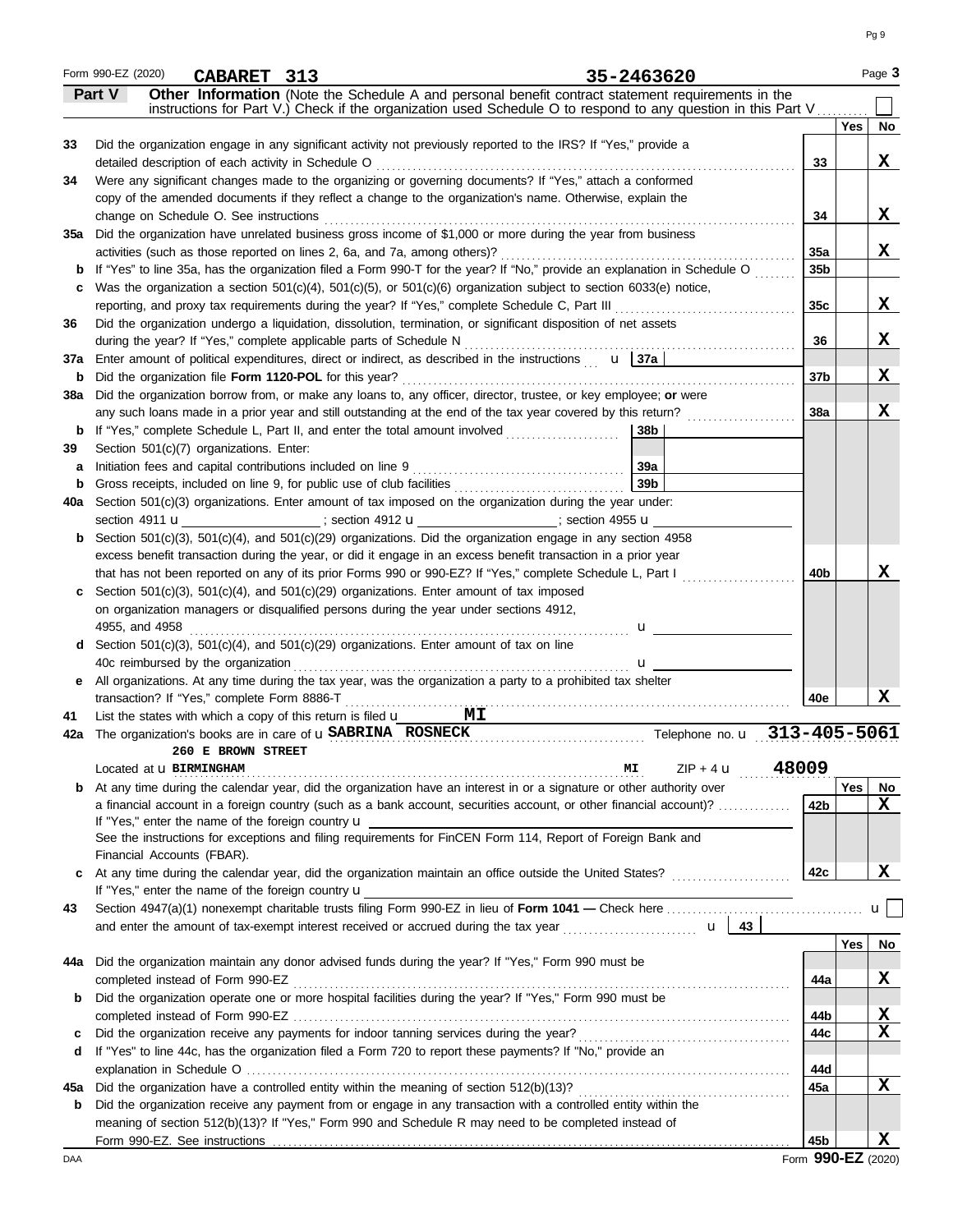|                         | Form 990-EZ (2020) |                     | CABARET 313                                                           |      |                 |                                                                    |                                                                                                                                                                                                                                                                                                                          | 35-2463620                     |                                                                          |                          |                        |                                               |            | Page 4      |
|-------------------------|--------------------|---------------------|-----------------------------------------------------------------------|------|-----------------|--------------------------------------------------------------------|--------------------------------------------------------------------------------------------------------------------------------------------------------------------------------------------------------------------------------------------------------------------------------------------------------------------------|--------------------------------|--------------------------------------------------------------------------|--------------------------|------------------------|-----------------------------------------------|------------|-------------|
| 46                      |                    |                     |                                                                       |      |                 |                                                                    | Did the organization engage, directly or indirectly, in political campaign activities on behalf of or in opposition                                                                                                                                                                                                      |                                |                                                                          |                          |                        | 46                                            | <b>Yes</b> | No<br>X     |
|                         | <b>Part VI</b>     |                     | 50 and 51.                                                            |      |                 | Section 501(c)(3) Organizations Only                               | All section 501(c)(3) organizations must answer questions 47-49b and 52, and complete the tables for lines                                                                                                                                                                                                               |                                |                                                                          |                          |                        |                                               |            |             |
| 47                      |                    |                     |                                                                       |      |                 |                                                                    | Did the organization engage in lobbying activities or have a section 501(h) election in effect during the tax                                                                                                                                                                                                            |                                |                                                                          |                          |                        | 47                                            | <b>Yes</b> | No          |
| 48<br>49a               |                    |                     | year? If "Yes," complete Schedule C, Part II                          |      |                 |                                                                    |                                                                                                                                                                                                                                                                                                                          |                                |                                                                          |                          |                        | 48<br>49a                                     |            | X<br>X<br>X |
| b<br>50                 |                    |                     |                                                                       |      |                 | If "Yes," was the related organization a section 527 organization? | Complete this table for the organization's five highest compensated employees (other than officers, directors, trustees, and key                                                                                                                                                                                         |                                |                                                                          |                          |                        | 49b                                           |            |             |
|                         |                    |                     | (a) Name and title of each employee                                   |      |                 |                                                                    | employees) who each received more than \$100,000 of compensation from the organization. If there is none, enter "None."<br>(b) Average<br>hours per week<br>devoted to position (Forms W-2/1099-MISC)                                                                                                                    | (c) Reportable<br>compensation | contributions to employee<br>benefit plans, and<br>deferred compensation | (d) Health benefits,     |                        | (e) Estimated amount of<br>other compensation |            |             |
| <b>NONE</b>             |                    |                     |                                                                       |      |                 |                                                                    |                                                                                                                                                                                                                                                                                                                          |                                |                                                                          |                          |                        |                                               |            |             |
|                         |                    |                     |                                                                       |      |                 |                                                                    |                                                                                                                                                                                                                                                                                                                          |                                |                                                                          |                          |                        |                                               |            |             |
|                         |                    |                     |                                                                       |      |                 |                                                                    |                                                                                                                                                                                                                                                                                                                          |                                |                                                                          |                          |                        |                                               |            |             |
|                         |                    |                     |                                                                       |      |                 |                                                                    |                                                                                                                                                                                                                                                                                                                          |                                |                                                                          |                          |                        |                                               |            |             |
|                         |                    |                     |                                                                       |      |                 |                                                                    |                                                                                                                                                                                                                                                                                                                          |                                |                                                                          |                          |                        |                                               |            |             |
| f<br>51                 |                    |                     | Total number of other employees paid over \$100,000                   |      |                 |                                                                    | Complete this table for the organization's five highest compensated independent contractors who each received more than<br>\$100,000 of compensation from the organization. If there is none, enter "None."                                                                                                              |                                |                                                                          |                          |                        |                                               |            |             |
|                         |                    |                     |                                                                       |      |                 | (a) Name and business address of each independent contractor       |                                                                                                                                                                                                                                                                                                                          |                                | (b) Type of service                                                      |                          |                        | (c) Compensation                              |            |             |
| <b>NONE</b>             |                    |                     |                                                                       |      |                 |                                                                    |                                                                                                                                                                                                                                                                                                                          |                                |                                                                          |                          |                        |                                               |            |             |
|                         |                    |                     |                                                                       |      |                 |                                                                    |                                                                                                                                                                                                                                                                                                                          |                                |                                                                          |                          |                        |                                               |            |             |
|                         |                    |                     |                                                                       |      |                 |                                                                    |                                                                                                                                                                                                                                                                                                                          |                                |                                                                          |                          |                        |                                               |            |             |
|                         |                    |                     |                                                                       |      |                 |                                                                    |                                                                                                                                                                                                                                                                                                                          |                                |                                                                          |                          |                        |                                               |            |             |
|                         |                    |                     |                                                                       |      |                 |                                                                    | Total number of other independent contractors each receiving over \$100,000                                                                                                                                                                                                                                              |                                |                                                                          |                          |                        |                                               |            |             |
| d<br>52                 |                    |                     |                                                                       |      |                 |                                                                    | Did the organization complete Schedule A? Note: All section $501(c)(3)$ organizations must attach a                                                                                                                                                                                                                      |                                |                                                                          |                          |                        | X<br>Yes                                      |            | No          |
|                         |                    |                     |                                                                       |      |                 |                                                                    | Under penalties of perjury, I declare that I have examined this return, including accompanying schedules and statements, and to the best of my knowledge and belief, it is<br>true, correct, and complete. Declaration of preparer (other than officer) is based on all information of which preparer has any knowledge. |                                |                                                                          |                          |                        |                                               |            |             |
| Sign<br>Here            |                    |                     | Signature of officer<br><b>EDWARD</b><br>Type or print name and title |      | <b>EICKHOFF</b> |                                                                    |                                                                                                                                                                                                                                                                                                                          | Date<br>TREASURER              |                                                                          |                          |                        |                                               |            |             |
| Paid<br><b>Preparer</b> |                    | Firm's name $\}$    | Print/Type preparer's name<br>MARCIA J. WILLIAMS, CPA                 |      | <b>SKILLMAN</b> | GROUP,                                                             | Preparer's signature<br>PLC                                                                                                                                                                                                                                                                                              |                                | Date                                                                     | 01/05/22<br>Firm's EIN } | Check<br>self-employed | <b>PTIN</b><br>if<br>38-3269666               | P01086284  |             |
| <b>Use Only</b>         |                    | Firm's address $\}$ |                                                                       | 2150 | TROY, MI        | 48084                                                              | BUTTERFIELD DR STE 130                                                                                                                                                                                                                                                                                                   |                                |                                                                          |                          |                        | Phone no. 248-641-5020                        |            |             |
|                         |                    |                     |                                                                       |      |                 |                                                                    | May the IRS discuss this return with the preparer shown above? See instructions                                                                                                                                                                                                                                          |                                |                                                                          |                          |                        | X Yes<br>Form 990-EZ (2020)                   |            | <b>No</b>   |

Pg 10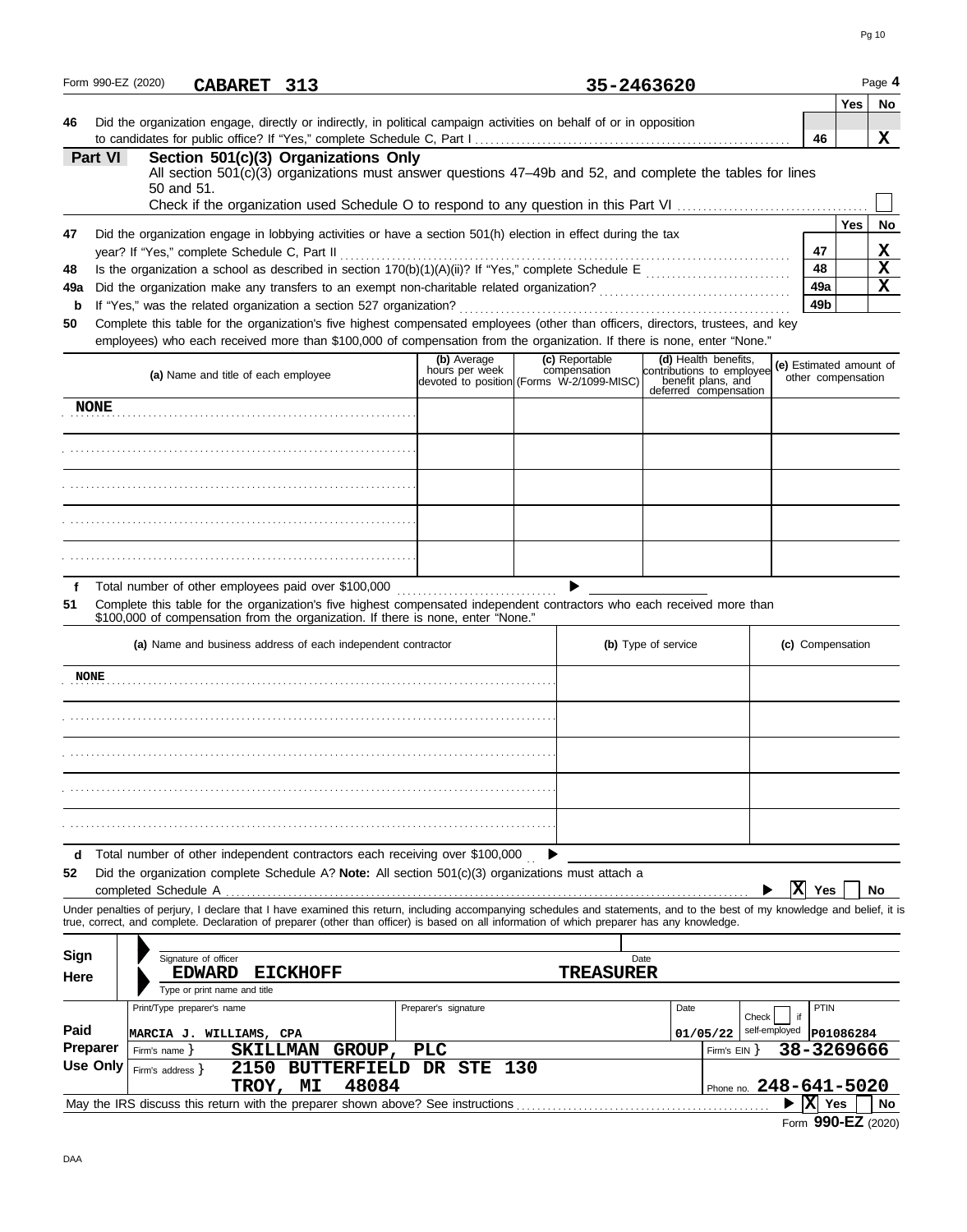| Form 990-EZ (2020)<br>CABARET 313                                                                                                                                              |                     | 35-2463620                              |                       |            | Page 2                                                                    |
|--------------------------------------------------------------------------------------------------------------------------------------------------------------------------------|---------------------|-----------------------------------------|-----------------------|------------|---------------------------------------------------------------------------|
| <b>Balance Sheets</b> (see the instructions for Part II)<br>Part II                                                                                                            |                     |                                         |                       |            |                                                                           |
|                                                                                                                                                                                |                     |                                         |                       |            |                                                                           |
|                                                                                                                                                                                |                     |                                         | (A) Beginning of year |            | (B) End of year                                                           |
|                                                                                                                                                                                |                     |                                         | 0                     | 22         |                                                                           |
| 23 Land and buildings                                                                                                                                                          |                     |                                         | 0                     | 23         |                                                                           |
|                                                                                                                                                                                |                     |                                         | 0                     | 24         |                                                                           |
| 25 Total assets                                                                                                                                                                |                     |                                         | 0                     | 25         | $\mathbf 0$                                                               |
|                                                                                                                                                                                |                     |                                         | 0                     | 26         | $\mathbf 0$                                                               |
| 27 Net assets or fund balances (line 27 of column (B) must agree with line 21)                                                                                                 |                     |                                         | 0                     | 27         | 0                                                                         |
| Statement of Program Service Accomplishments (see the instructions for Part III)<br>Part III                                                                                   |                     |                                         |                       |            |                                                                           |
| Check if the organization used Schedule O to respond to any question in this Part III                                                                                          |                     |                                         |                       |            | <b>Expenses</b>                                                           |
| What is the organization's primary exempt purpose?                                                                                                                             |                     |                                         |                       |            | (Required for section                                                     |
|                                                                                                                                                                                |                     |                                         |                       |            | $501(c)(3)$ and $501(c)(4)$                                               |
| Describe the organization's program service accomplishments for each of its three largest program services,                                                                    |                     |                                         |                       |            | organizations; optional for                                               |
| as measured by expenses. In a clear and concise manner, describe the services provided, the number of                                                                          |                     |                                         |                       |            | others.)                                                                  |
| persons benefited, and other relevant information for each program title.                                                                                                      |                     |                                         |                       |            |                                                                           |
| 28                                                                                                                                                                             |                     |                                         |                       |            |                                                                           |
|                                                                                                                                                                                |                     |                                         |                       |            |                                                                           |
|                                                                                                                                                                                |                     |                                         |                       |            |                                                                           |
| (Grants \$                                                                                                                                                                     |                     |                                         | $\mathbf{u}$          | <b>28a</b> |                                                                           |
| 29                                                                                                                                                                             |                     |                                         |                       |            |                                                                           |
|                                                                                                                                                                                |                     |                                         |                       |            |                                                                           |
|                                                                                                                                                                                |                     |                                         |                       |            |                                                                           |
| (Grants $$$                                                                                                                                                                    |                     |                                         |                       | 29a        |                                                                           |
| 30                                                                                                                                                                             |                     |                                         |                       |            |                                                                           |
|                                                                                                                                                                                |                     |                                         |                       |            |                                                                           |
|                                                                                                                                                                                |                     |                                         |                       |            |                                                                           |
| (Grants $$$                                                                                                                                                                    |                     |                                         |                       | 30a        |                                                                           |
|                                                                                                                                                                                |                     |                                         |                       |            |                                                                           |
| (Grants \$                                                                                                                                                                     |                     |                                         |                       | 31a        |                                                                           |
|                                                                                                                                                                                |                     |                                         | u                     | 32         |                                                                           |
| List of Officers, Directors, Trustees, and Key Employees (list each one even if not compensated - see the instructions for Part PA<br>Part IV                                  |                     |                                         |                       |            |                                                                           |
| Check if the organization used Schedule O to respond to any question in this Part IV [11] Check if the organization used Schedule O to respond to any question in this Part IV | (b) Average         | (c) Reportable                          |                       |            |                                                                           |
| (a) Name and title                                                                                                                                                             | hours per week      | compensation<br>$(Forms W-2/1099-MISC)$ | benefit plans, and    |            | (d) Health benefits,<br>contributions to employee (e) Estimated amount of |
|                                                                                                                                                                                | devoted to position | (if not paid, enter -0-)                | deferred compensation |            | other compensation                                                        |
| SABRINA ROSNECK                                                                                                                                                                |                     |                                         |                       |            |                                                                           |
| <b>BOARD MEMBER</b>                                                                                                                                                            | 2.00                | 0                                       |                       | 0          | 0                                                                         |
|                                                                                                                                                                                |                     |                                         |                       |            |                                                                           |
|                                                                                                                                                                                |                     |                                         |                       |            |                                                                           |
|                                                                                                                                                                                |                     |                                         |                       |            |                                                                           |
|                                                                                                                                                                                |                     |                                         |                       |            |                                                                           |
|                                                                                                                                                                                |                     |                                         |                       |            |                                                                           |
|                                                                                                                                                                                |                     |                                         |                       |            |                                                                           |
|                                                                                                                                                                                |                     |                                         |                       |            |                                                                           |
|                                                                                                                                                                                |                     |                                         |                       |            |                                                                           |
|                                                                                                                                                                                |                     |                                         |                       |            |                                                                           |
|                                                                                                                                                                                |                     |                                         |                       |            |                                                                           |
|                                                                                                                                                                                |                     |                                         |                       |            |                                                                           |
|                                                                                                                                                                                |                     |                                         |                       |            |                                                                           |
|                                                                                                                                                                                |                     |                                         |                       |            |                                                                           |
|                                                                                                                                                                                |                     |                                         |                       |            |                                                                           |
|                                                                                                                                                                                |                     |                                         |                       |            |                                                                           |
|                                                                                                                                                                                |                     |                                         |                       |            |                                                                           |
|                                                                                                                                                                                |                     |                                         |                       |            |                                                                           |
|                                                                                                                                                                                |                     |                                         |                       |            |                                                                           |
|                                                                                                                                                                                |                     |                                         |                       |            |                                                                           |
|                                                                                                                                                                                |                     |                                         |                       |            |                                                                           |
|                                                                                                                                                                                |                     |                                         |                       |            |                                                                           |
|                                                                                                                                                                                |                     |                                         |                       |            |                                                                           |
|                                                                                                                                                                                |                     |                                         |                       |            |                                                                           |

| ۰. |  |
|----|--|
|----|--|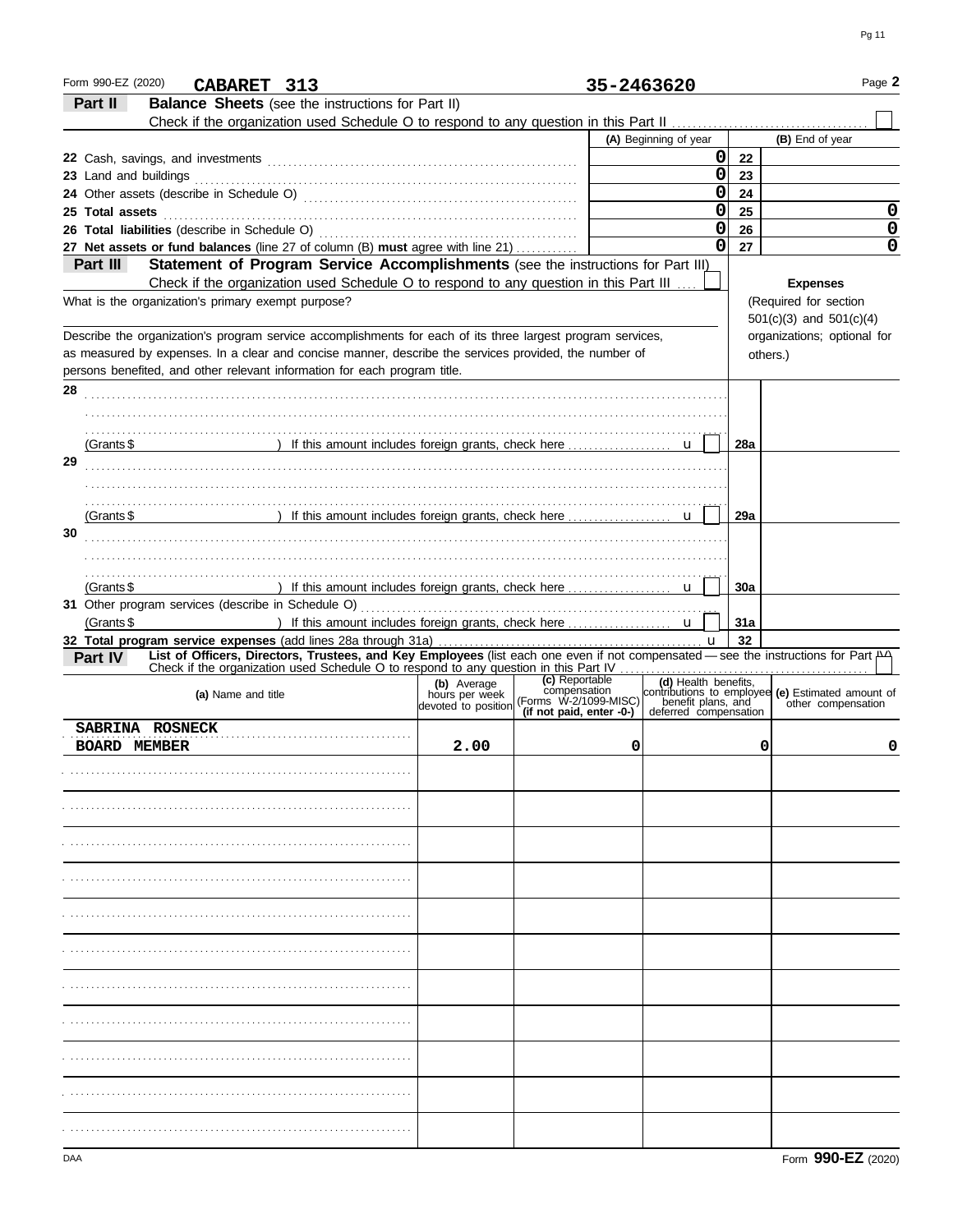| <b>SCHEDULE A</b>                          |                                                            | <b>Public Charity Status and Public Support</b>                                                                                                                                                                                                                 |                                                      |    |                                        |                                              | OMB No. 1545-0047                    |
|--------------------------------------------|------------------------------------------------------------|-----------------------------------------------------------------------------------------------------------------------------------------------------------------------------------------------------------------------------------------------------------------|------------------------------------------------------|----|----------------------------------------|----------------------------------------------|--------------------------------------|
| (Form 990 or 990-EZ)                       |                                                            | Complete if the organization is a section 501(c)(3) organization or a section 4947(a)(1) nonexempt charitable trust.                                                                                                                                            |                                                      |    |                                        |                                              |                                      |
| Department of the Treasury                 |                                                            | u Attach to Form 990 or Form 990-EZ.                                                                                                                                                                                                                            |                                                      |    |                                        |                                              | <b>Open to Public</b>                |
| Internal Revenue Service                   |                                                            | <b>u</b> Go to <i>www.irs.gov/Form990</i> for instructions and the latest information.                                                                                                                                                                          |                                                      |    |                                        |                                              | Inspection                           |
| Name of the organization                   | <b>CABARET</b><br>- 313                                    |                                                                                                                                                                                                                                                                 |                                                      |    |                                        | Employer identification number<br>35-2463620 |                                      |
| Part I                                     |                                                            | Reason for Public Charity Status. (All organizations must complete this part.) See instructions.                                                                                                                                                                |                                                      |    |                                        |                                              |                                      |
|                                            |                                                            | The organization is not a private foundation because it is: (For lines 1 through 12, check only one box.)                                                                                                                                                       |                                                      |    |                                        |                                              |                                      |
| 1                                          |                                                            | A church, convention of churches, or association of churches described in section 170(b)(1)(A)(i).                                                                                                                                                              |                                                      |    |                                        |                                              |                                      |
| 2<br>3                                     |                                                            | A school described in section 170(b)(1)(A)(ii). (Attach Schedule E (Form 990 or 990-EZ).)<br>A hospital or a cooperative hospital service organization described in section 170(b)(1)(A)(iii).                                                                  |                                                      |    |                                        |                                              |                                      |
| 4                                          |                                                            | A medical research organization operated in conjunction with a hospital described in section 170(b)(1)(A)(iii). Enter the hospital's name,                                                                                                                      |                                                      |    |                                        |                                              |                                      |
| city, and state:                           |                                                            |                                                                                                                                                                                                                                                                 |                                                      |    |                                        |                                              |                                      |
| 5                                          |                                                            | An organization operated for the benefit of a college or university owned or operated by a governmental unit described in                                                                                                                                       |                                                      |    |                                        |                                              |                                      |
| 6                                          | section 170(b)(1)(A)(iv). (Complete Part II.)              | A federal, state, or local government or governmental unit described in section 170(b)(1)(A)(v).                                                                                                                                                                |                                                      |    |                                        |                                              |                                      |
| $\overline{7}$                             | described in section 170(b)(1)(A)(vi). (Complete Part II.) | An organization that normally receives a substantial part of its support from a governmental unit or from the general public                                                                                                                                    |                                                      |    |                                        |                                              |                                      |
| 8                                          |                                                            | A community trust described in section 170(b)(1)(A)(vi). (Complete Part II.)                                                                                                                                                                                    |                                                      |    |                                        |                                              |                                      |
| 9<br>university:                           |                                                            | An agricultural research organization described in section 170(b)(1)(A)(ix) operated in conjunction with a land-grant college<br>or university or a non-land-grant college of agriculture (see instructions). Enter the name, city, and state of the college or |                                                      |    |                                        |                                              |                                      |
| $ {\bf x} $<br>10                          |                                                            | An organization that normally receives: (1) more than 33 1/3% of its support from contributions, membership fees, and gross<br>receipts from activities related to its exempt functions, subject to certain exceptions; and (2) no more than 331/3% of its      |                                                      |    |                                        |                                              |                                      |
|                                            |                                                            | support from gross investment income and unrelated business taxable income (less section 511 tax) from businesses<br>acquired by the organization after June 30, 1975. See section 509(a)(2). (Complete Part III.)                                              |                                                      |    |                                        |                                              |                                      |
| 11                                         |                                                            | An organization organized and operated exclusively to test for public safety. See section 509(a)(4).                                                                                                                                                            |                                                      |    |                                        |                                              |                                      |
| 12                                         |                                                            | An organization organized and operated exclusively for the benefit of, to perform the functions of, or to carry out the purposes<br>of one or more publicly supported organizations described in section 509(a)(1) or section 509(a)(2). See section 509(a)(3). |                                                      |    |                                        |                                              |                                      |
|                                            |                                                            | Check the box in lines 12a through 12d that describes the type of supporting organization and complete lines 12e, 12f, and 12g.                                                                                                                                 |                                                      |    |                                        |                                              |                                      |
| a                                          |                                                            | Type I. A supporting organization operated, supervised, or controlled by its supported organization(s), typically by giving<br>the supported organization(s) the power to regularly appoint or elect a majority of the directors or trustees of the             |                                                      |    |                                        |                                              |                                      |
| b                                          |                                                            | supporting organization. You must complete Part IV, Sections A and B.<br>Type II. A supporting organization supervised or controlled in connection with its supported organization(s), by having                                                                |                                                      |    |                                        |                                              |                                      |
|                                            |                                                            | control or management of the supporting organization vested in the same persons that control or manage the supported<br>organization(s). You must complete Part IV, Sections A and C.                                                                           |                                                      |    |                                        |                                              |                                      |
| c                                          |                                                            | Type III functionally integrated. A supporting organization operated in connection with, and functionally integrated with,<br>its supported organization(s) (see instructions). You must complete Part IV, Sections A, D, and E.                                |                                                      |    |                                        |                                              |                                      |
| d                                          |                                                            | Type III non-functionally integrated. A supporting organization operated in connection with its supported organization(s)<br>that is not functionally integrated. The organization generally must satisfy a distribution requirement and an attentiveness       |                                                      |    |                                        |                                              |                                      |
| е                                          |                                                            | requirement (see instructions). You must complete Part IV, Sections A and D, and Part V.<br>Check this box if the organization received a written determination from the IRS that it is a Type I, Type II, Type III                                             |                                                      |    |                                        |                                              |                                      |
|                                            |                                                            | functionally integrated, or Type III non-functionally integrated supporting organization.                                                                                                                                                                       |                                                      |    |                                        |                                              |                                      |
| f                                          | Enter the number of supported organizations                | Provide the following information about the supported organization(s).                                                                                                                                                                                          |                                                      |    |                                        |                                              |                                      |
| g<br>(i) Name of supported<br>organization | (ii) EIN                                                   | (iii) Type of organization<br>(described on lines 1-10                                                                                                                                                                                                          | (iv) Is the organization<br>listed in your governing |    | (v) Amount of monetary<br>support (see |                                              | (vi) Amount of<br>other support (see |
|                                            |                                                            | above (see instructions))                                                                                                                                                                                                                                       | document?<br>Yes                                     | No | instructions)                          |                                              | instructions)                        |
| (A)                                        |                                                            |                                                                                                                                                                                                                                                                 |                                                      |    |                                        |                                              |                                      |
| (B)                                        |                                                            |                                                                                                                                                                                                                                                                 |                                                      |    |                                        |                                              |                                      |
| (C)                                        |                                                            |                                                                                                                                                                                                                                                                 |                                                      |    |                                        |                                              |                                      |
| (D)                                        |                                                            |                                                                                                                                                                                                                                                                 |                                                      |    |                                        |                                              |                                      |
| (E)                                        |                                                            |                                                                                                                                                                                                                                                                 |                                                      |    |                                        |                                              |                                      |
| <b>Total</b>                               |                                                            |                                                                                                                                                                                                                                                                 |                                                      |    |                                        |                                              |                                      |
|                                            |                                                            | For Paperwork Reduction Act Notice, see the Instructions for Form 990 or 990-EZ.                                                                                                                                                                                |                                                      |    |                                        |                                              | Schedule A (Form 990 or 990-EZ) 2020 |

DAA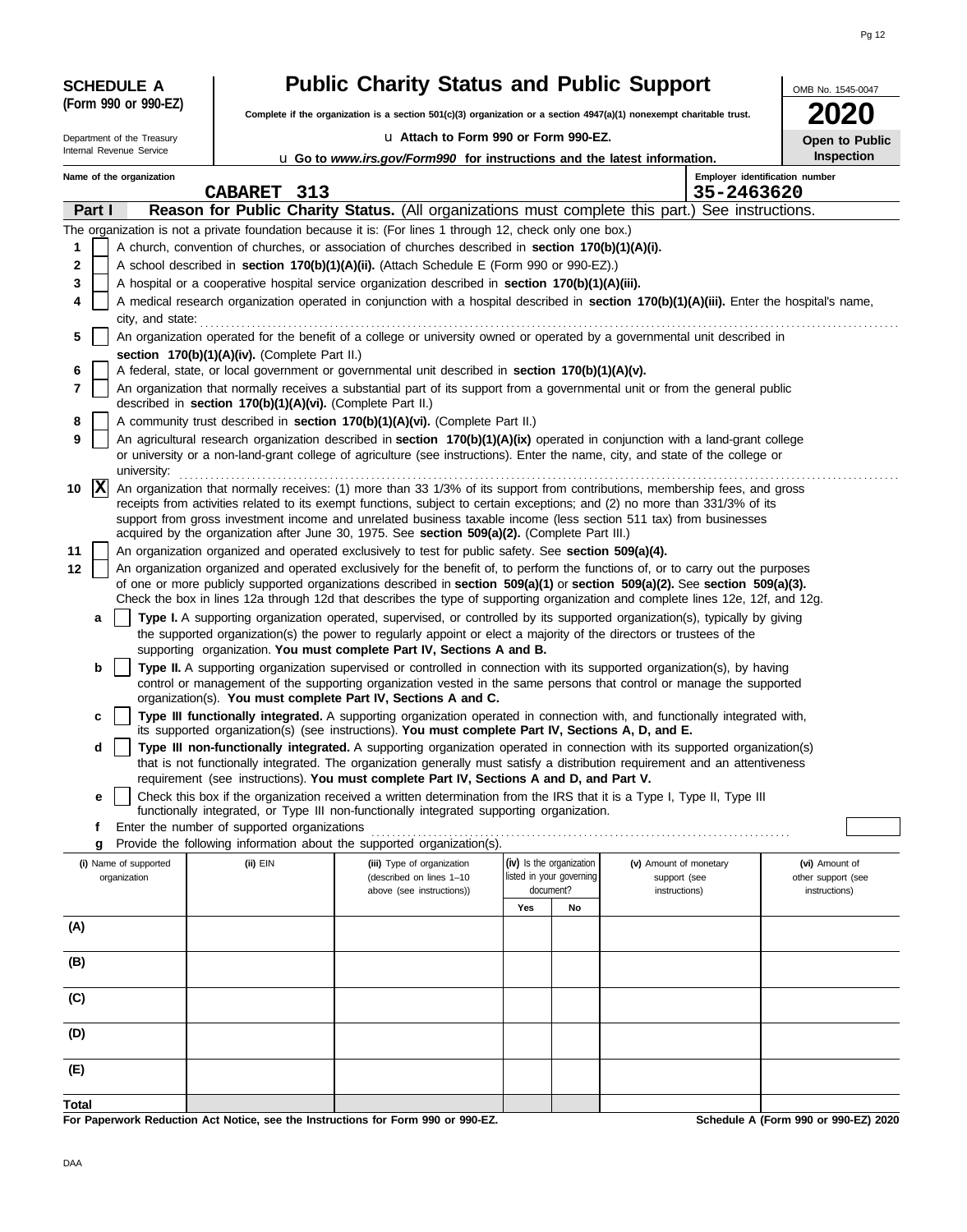|              | Support Schedule for Organizations Described in Sections 170(b)(1)(A)(iv) and 170(b)(1)(A)(vi)<br>Part II                                                                                                                      |          |          |            |            |          |           |
|--------------|--------------------------------------------------------------------------------------------------------------------------------------------------------------------------------------------------------------------------------|----------|----------|------------|------------|----------|-----------|
|              | (Complete only if you checked the box on line 5, 7, or 8 of Part I or if the organization failed to qualify under                                                                                                              |          |          |            |            |          |           |
|              | Part III. If the organization fails to qualify under the tests listed below, please complete Part III.)                                                                                                                        |          |          |            |            |          |           |
|              | Section A. Public Support                                                                                                                                                                                                      |          |          |            |            |          |           |
|              | Calendar year (or fiscal year beginning in) $\mathbf u$                                                                                                                                                                        | (a) 2016 | (b) 2017 | $(c)$ 2018 | $(d)$ 2019 | (e) 2020 | (f) Total |
| 1            | Gifts, grants, contributions, and<br>membership fees received. (Do not<br>include any "unusual grants.")                                                                                                                       |          |          |            |            |          |           |
| $\mathbf{2}$ | Tax revenues levied for the<br>organization's benefit and either paid<br>to or expended on its behalf                                                                                                                          |          |          |            |            |          |           |
| 3            | The value of services or facilities<br>furnished by a governmental unit to the<br>organization without charge<br>.                                                                                                             |          |          |            |            |          |           |
| 4            | Total. Add lines 1 through 3                                                                                                                                                                                                   |          |          |            |            |          |           |
| 5            | The portion of total contributions by<br>each person (other than a<br>governmental unit or publicly<br>supported organization) included on<br>line 1 that exceeds 2% of the amount<br>shown on line 11, column (f)             |          |          |            |            |          |           |
| 6            | Public support. Subtract line 5 from line 4.                                                                                                                                                                                   |          |          |            |            |          |           |
|              | <b>Section B. Total Support</b>                                                                                                                                                                                                |          |          |            |            |          |           |
|              | Calendar year (or fiscal year beginning in) <b>u</b>                                                                                                                                                                           | (a) 2016 | (b) 2017 | $(c)$ 2018 | $(d)$ 2019 | (e) 2020 | (f) Total |
| 7            | Amounts from line 4                                                                                                                                                                                                            |          |          |            |            |          |           |
| 8            | Gross income from interest, dividends,<br>payments received on securities loans,<br>rents, royalties, and income from<br>similar sources                                                                                       |          |          |            |            |          |           |
| 9            | Net income from unrelated business<br>activities, whether or not the business<br>is regularly carried on                                                                                                                       |          |          |            |            |          |           |
| 10           | Other income. Do not include gain or<br>loss from the sale of capital assets<br>(Explain in Part VI.)                                                                                                                          |          |          |            |            |          |           |
| 11           | Total support. Add lines 7 through 10                                                                                                                                                                                          |          |          |            |            |          |           |
| $12 \,$      |                                                                                                                                                                                                                                |          |          |            |            | 12       |           |
| 13           | First 5 years. If the Form 990 is for the organization's first, second, third, fourth, or fifth tax year as a section 501(c)(3)                                                                                                |          |          |            |            |          |           |
|              | organization, check this box and stop here contained and according to the state of the state of the state of the state of the state of the state of the state of the state of the state of the state of the state of the state |          |          |            |            |          |           |

Schedule A (Form 990 or 990-EZ) 2020 Page **2**

**CABARET 313 35-2463620**

|     | <b>There</b> yours. If the Form over the net the organization of their cooling, thing, router, or multically your do a occupit over(0)(0) |    |                                             |  |  |  |  |
|-----|-------------------------------------------------------------------------------------------------------------------------------------------|----|---------------------------------------------|--|--|--|--|
|     |                                                                                                                                           |    |                                             |  |  |  |  |
|     | Section C. Computation of Public Support Percentage                                                                                       |    |                                             |  |  |  |  |
| 14  | Public support percentage for 2020 (line 6, column (f) divided by line 11, column (f)) [[[[[[[[[[[[[[[[[[[[[[                             | 14 | %                                           |  |  |  |  |
| 15  | Public support percentage from 2019 Schedule A, Part II, line 14                                                                          | 15 | %                                           |  |  |  |  |
| 16а | 33 1/3% support test—2020. If the organization did not check the box on line 13, and line 14 is 33 1/3% or more, check this               |    |                                             |  |  |  |  |
|     | box and <b>stop here.</b> The organization qualifies as a publicly supported organization                                                 |    |                                             |  |  |  |  |
| b   | 33 1/3% support test—2019. If the organization did not check a box on line 13 or 16a, and line 15 is 33 1/3% or more, check               |    |                                             |  |  |  |  |
|     | this box and <b>stop here.</b> The organization qualifies as a publicly supported organization                                            |    |                                             |  |  |  |  |
| 17a | 10%-facts-and-circumstances test-2020. If the organization did not check a box on line 13, 16a, or 16b, and line 14 is                    |    |                                             |  |  |  |  |
|     | 10% or more, and if the organization meets the "facts-and-circumstances" test, check this box and <b>stop here.</b> Explain in            |    |                                             |  |  |  |  |
|     | Part VI how the organization meets the "facts-and-circumstances" test. The organization qualifies as a publicly supported                 |    |                                             |  |  |  |  |
|     | organization                                                                                                                              |    |                                             |  |  |  |  |
| b   | 10%-facts-and-circumstances test-2019. If the organization did not check a box on line 13, 16a, 16b, or 17a, and line                     |    |                                             |  |  |  |  |
|     | 15 is 10% or more, and if the organization meets the "facts-and-circumstances" test, check this box and <b>stop here.</b> Explain         |    |                                             |  |  |  |  |
|     | in Part VI how the organization meets the "facts-and-circumstances" test. The organization qualifies as a publicly supported              |    |                                             |  |  |  |  |
|     | organization                                                                                                                              |    |                                             |  |  |  |  |
| 18  | <b>Private foundation.</b> If the organization did not check a box on line 13, 16a, 16b, 17a, or 17b, check this box and see              |    |                                             |  |  |  |  |
|     | instructions                                                                                                                              |    |                                             |  |  |  |  |
|     |                                                                                                                                           |    | <b>Cohodule A (Form 000 or 000 FZ) 2020</b> |  |  |  |  |

**Schedule A (Form 990 or 990-EZ) 2020**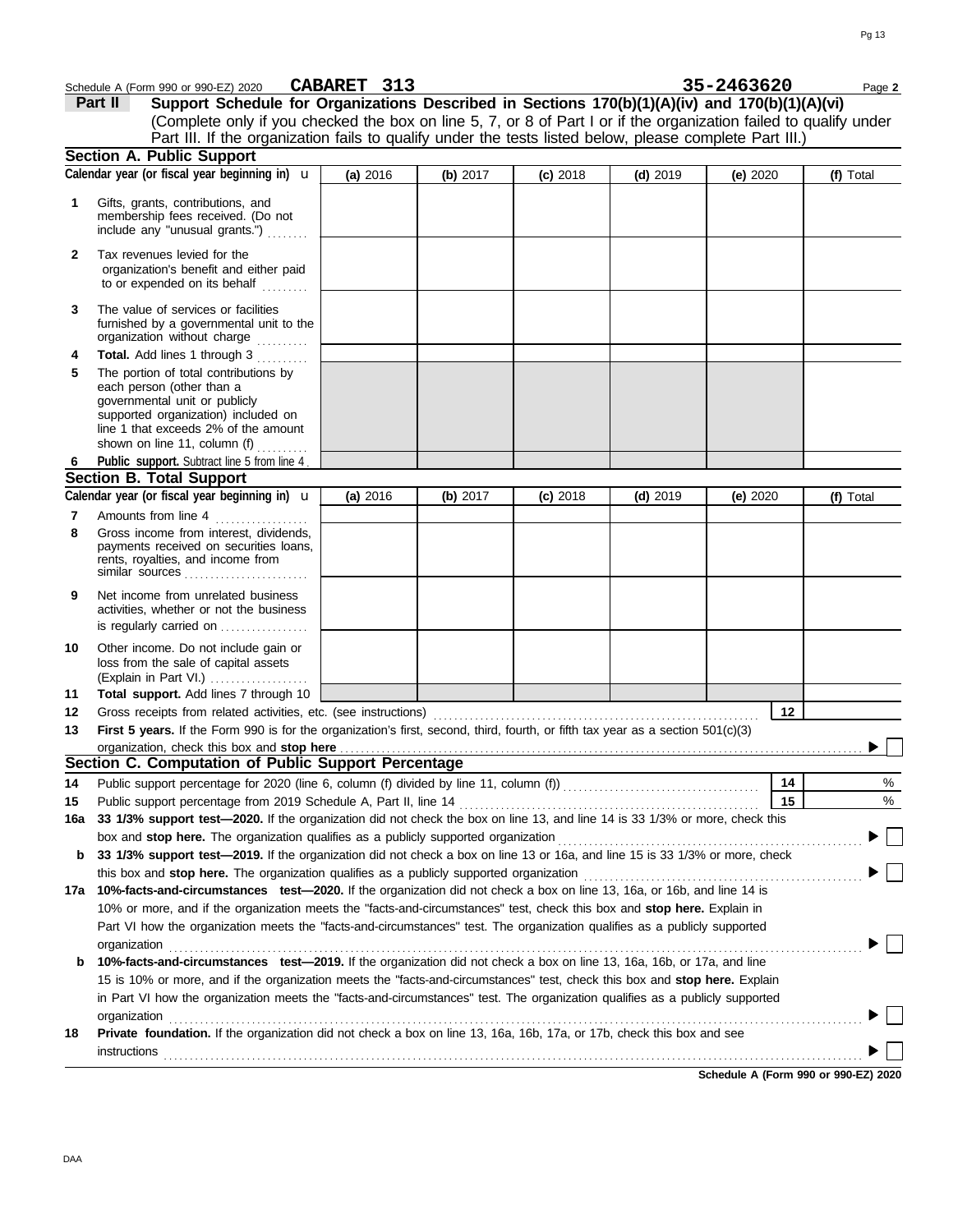|              | Part III<br>Support Schedule for Organizations Described in Section 509(a)(2)<br>(Complete only if you checked the box on line 10 of Part I or if the organization failed to qualify under Part II. |          |          |            |            |            |                         |
|--------------|-----------------------------------------------------------------------------------------------------------------------------------------------------------------------------------------------------|----------|----------|------------|------------|------------|-------------------------|
|              | If the organization fails to qualify under the tests listed below, please complete Part II.)                                                                                                        |          |          |            |            |            |                         |
|              | <b>Section A. Public Support</b>                                                                                                                                                                    |          |          |            |            |            |                         |
|              | Calendar year (or fiscal year beginning in) $\mathbf u$                                                                                                                                             | (a) 2016 | (b) 2017 | $(c)$ 2018 | $(d)$ 2019 | (e) $2020$ | (f) Total               |
| $\mathbf{1}$ | Gifts, grants, contributions, and membership fees<br>received. (Do not include any "unusual grants.")                                                                                               | 120,636  | 186,806  | 316,220    | 132,012    | 118,690    | 874,364                 |
| $\mathbf{2}$ | Gross receipts from admissions, merchandise<br>sold or services performed, or facilities<br>furnished in any activity that is related to the<br>organization's tax-exempt purpose                   | 83,802   | 103,261  | 98,825     | 76,415     | 15,769     | 378,072                 |
| 3            | Gross receipts from activities that are not an<br>unrelated trade or business under section 513                                                                                                     |          |          |            |            |            |                         |
| 4            | Tax revenues levied for the<br>organization's benefit and either paid<br>to or expended on its behalf<br>.                                                                                          |          |          |            |            |            |                         |
| 5            | The value of services or facilities<br>furnished by a governmental unit to the<br>organization without charge                                                                                       |          |          |            |            |            |                         |
| 6            | Total. Add lines 1 through 5                                                                                                                                                                        | 204,438  | 290,067  | 415,045    | 208,427    | 134,459    | 1,252,436               |
|              | 7a Amounts included on lines 1, 2, and 3<br>received from disqualified persons                                                                                                                      | 4,500    | 11,000   | 17,050     | 24,699     | 23,550     | 80,799                  |
|              | <b>b</b> Amounts included on lines 2 and 3<br>received from other than disqualified<br>persons that exceed the greater of \$5,000<br>or 1% of the amount on line 13 for the year                    |          |          |            |            |            |                         |
| C            | Add lines 7a and 7b                                                                                                                                                                                 | 4,500    | 11,000   | 17,050     | 24,699     | 23,550     | 80,799                  |
| 8            | Public support. (Subtract line 7c from                                                                                                                                                              |          |          |            |            |            | 1,171,637               |
|              | <b>Section B. Total Support</b>                                                                                                                                                                     |          |          |            |            |            |                         |
|              | Calendar year (or fiscal year beginning in) $\mathbf u$                                                                                                                                             | (a) 2016 | (b) 2017 | (c) 2018   | $(d)$ 2019 | (e) 2020   | (f) Total               |
| 9            | Amounts from line 6                                                                                                                                                                                 | 204,438  | 290,067  | 415,045    | 208,427    | 134,459    | 1,252,436               |
| 10a          | Gross income from interest, dividends,<br>payments received on securities loans, rents,<br>royalties, and income from similar sources.                                                              |          |          |            |            |            |                         |
| b            | Unrelated business taxable income (less<br>section 511 taxes) from businesses<br>acquired after June 30, 1975                                                                                       |          |          |            |            |            |                         |
|              | c Add lines 10a and 10b $\ldots$                                                                                                                                                                    |          |          |            |            |            |                         |
| 11           | Net income from unrelated business<br>activities not included in line 10b, whether<br>or not the business is regularly carried on.                                                                  |          |          |            |            |            |                         |
| 12           | Other income. Do not include gain or<br>loss from the sale of capital assets<br>(Explain in Part VI.)                                                                                               |          |          |            |            |            |                         |
| 13           | Total support. (Add lines 9, 10c, 11,                                                                                                                                                               | 204,438  | 290,067  | 415,045    | 208,427    | 134,459    | 1,252,436               |
| 14           | First 5 years. If the Form 990 is for the organization's first, second, third, fourth, or fifth tax year as a section 501(c)(3)<br>organization, check this box and stop here                       |          |          |            |            |            |                         |
|              | Section C. Computation of Public Support Percentage                                                                                                                                                 |          |          |            |            |            |                         |
| 15           |                                                                                                                                                                                                     |          |          |            |            | 15         | 93.55%                  |
| 16           |                                                                                                                                                                                                     |          |          |            |            | 16         | 95.06%                  |
|              | Section D. Computation of Investment Income Percentage                                                                                                                                              |          |          |            |            |            |                         |
| 17           | 18 Investment income percentage from 2019 Schedule A, Part III, line 17                                                                                                                             |          |          |            |            | 17<br>18   | %<br>$\%$               |
|              | 19a 33 1/3% support tests-2020. If the organization did not check the box on line 14, and line 15 is more than 33 1/3%, and line                                                                    |          |          |            |            |            |                         |
|              | 17 is not more than 33 1/3%, check this box and stop here. The organization qualifies as a publicly supported organization                                                                          |          |          |            |            |            | $\mathbf{\overline{x}}$ |
|              | b 33 1/3% support tests-2019. If the organization did not check a box on line 14 or line 19a, and line 16 is more than 33 1/3%, and                                                                 |          |          |            |            |            |                         |

line 18 is not more than 33 1/3%, check this box and **stop here.** The organization qualifies as a publicly supported organization .......... ▶ □

**Schedule A (Form 990 or 990-EZ) 2020**

 $\blacktriangleright$   $\Box$ 

Schedule A (Form 990 or 990-EZ) 2020 CABARET 313<br> **Part III** Support Schedule for Organizations Described in Section 509(a)(2)<br>
Part III Support Schedule for Organizations Described in Section 509(a)(2)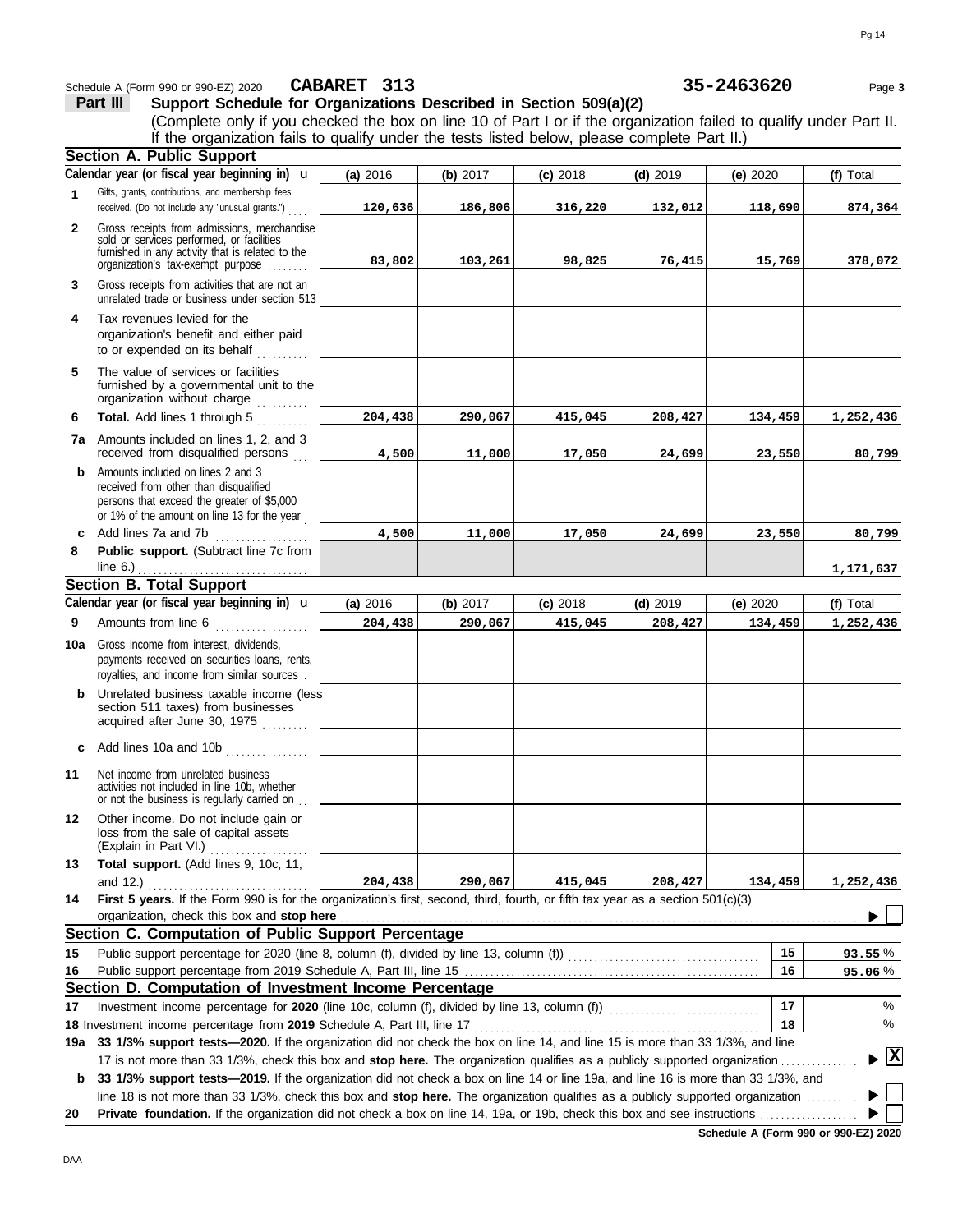|     | Part IV<br><b>Supporting Organizations</b>                                                                          |                 |            |     |
|-----|---------------------------------------------------------------------------------------------------------------------|-----------------|------------|-----|
|     | (Complete only if you checked a box in line 12 on Part I. If you checked box 12a, Part I, complete Sections A       |                 |            |     |
|     | and B. If you checked box 12b, Part I, complete Sections A and C. If you checked box 12c, Part I, complete          |                 |            |     |
|     | Sections A, D, and E. If you checked box 12d, Part I, complete Sections A and D, and complete Part V.)              |                 |            |     |
|     | Section A. All Supporting Organizations                                                                             |                 |            |     |
|     |                                                                                                                     |                 | <b>Yes</b> | No. |
| 1   | Are all of the organization's supported organizations listed by name in the organization's governing                |                 |            |     |
|     | documents? If "No," describe in Part VI how the supported organizations are designated. If designated by            |                 |            |     |
|     | class or purpose, describe the designation. If historic and continuing relationship, explain.                       | 1               |            |     |
| 2   | Did the organization have any supported organization that does not have an IRS determination of status              |                 |            |     |
|     | under section 509(a)(1) or (2)? If "Yes," explain in Part VI how the organization determined that the supported     |                 |            |     |
|     | organization was described in section 509(a)(1) or (2).                                                             | $\mathbf{2}$    |            |     |
| За  | Did the organization have a supported organization described in section $501(c)(4)$ , (5), or (6)? If "Yes," answer |                 |            |     |
|     | lines 3b and 3c below.                                                                                              | 3a              |            |     |
| b   | Did the organization confirm that each supported organization qualified under section $501(c)(4)$ , (5), or (6) and |                 |            |     |
|     | satisfied the public support tests under section 509(a)(2)? If "Yes," describe in Part VI when and how the          |                 |            |     |
|     | organization made the determination.                                                                                | 3b              |            |     |
| c   | Did the organization ensure that all support to such organizations was used exclusively for section $170(c)(2)(B)$  |                 |            |     |
|     | purposes? If "Yes," explain in Part VI what controls the organization put in place to ensure such use.              | 3c              |            |     |
| 4a  | Was any supported organization not organized in the United States ("foreign supported organization")? If            |                 |            |     |
|     | "Yes," and if you checked 12a or 12b in Part I, answer (b) and (c) below.                                           | 4a              |            |     |
| b   | Did the organization have ultimate control and discretion in deciding whether to make grants to the foreign         |                 |            |     |
|     | supported organization? If "Yes," describe in Part VI how the organization had such control and discretion          |                 |            |     |
|     | despite being controlled or supervised by or in connection with its supported organizations.                        | 4b              |            |     |
| c   | Did the organization support any foreign supported organization that does not have an IRS determination             |                 |            |     |
|     | under sections $501(c)(3)$ and $509(a)(1)$ or (2)? If "Yes," explain in Part VI what controls the organization used |                 |            |     |
|     |                                                                                                                     |                 |            |     |
|     | to ensure that all support to the foreign supported organization was used exclusively for section $170(c)(2)(B)$    |                 |            |     |
|     | purposes.                                                                                                           | 4c              |            |     |
| 5a  | Did the organization add, substitute, or remove any supported organizations during the tax year? If "Yes,"          |                 |            |     |
|     | answer lines 5b and 5c below (if applicable). Also, provide detail in Part VI, including (i) the names and EIN      |                 |            |     |
|     | numbers of the supported organizations added, substituted, or removed; (ii) the reasons for each such action;       |                 |            |     |
|     | (iii) the authority under the organization's organizing document authorizing such action; and (iv) how the action   |                 |            |     |
|     | was accomplished (such as by amendment to the organizing document).                                                 | 5a              |            |     |
| b   | Type I or Type II only. Was any added or substituted supported organization part of a class already                 |                 |            |     |
|     | designated in the organization's organizing document?                                                               | 5b              |            |     |
| c   | Substitutions only. Was the substitution the result of an event beyond the organization's control?                  | 5c              |            |     |
| 6   | Did the organization provide support (whether in the form of grants or the provision of services or facilities) to  |                 |            |     |
|     | anyone other than (i) its supported organizations, (ii) individuals that are part of the charitable class benefited |                 |            |     |
|     | by one or more of its supported organizations, or (iii) other supporting organizations that also support or         |                 |            |     |
|     | benefit one or more of the filing organization's supported organizations? If "Yes," provide detail in Part VI.      | 6               |            |     |
| 7   | Did the organization provide a grant, loan, compensation, or other similar payment to a substantial contributor     |                 |            |     |
|     | (as defined in section $4958(c)(3)(C)$ ), a family member of a substantial contributor, or a 35% controlled entity  |                 |            |     |
|     | with regard to a substantial contributor? If "Yes," complete Part I of Schedule L (Form 990 or 990-EZ).             | 7               |            |     |
| 8   | Did the organization make a loan to a disqualified person (as defined in section 4958) not described in line 7?     |                 |            |     |
|     | If "Yes," complete Part I of Schedule L (Form 990 or 990-EZ).                                                       | 8               |            |     |
| 9а  | Was the organization controlled directly or indirectly at any time during the tax year by one or more               |                 |            |     |
|     | disqualified persons, as defined in section 4946 (other than foundation managers and organizations                  |                 |            |     |
|     | described in section 509(a)(1) or (2))? If "Yes," provide detail in Part VI.                                        | 9а              |            |     |
| b   | Did one or more disqualified persons (as defined in line 9a) hold a controlling interest in any entity in which     |                 |            |     |
|     | the supporting organization had an interest? If "Yes," provide detail in Part VI.                                   | 9b              |            |     |
| c   | Did a disqualified person (as defined in line 9a) have an ownership interest in, or derive any personal benefit     |                 |            |     |
|     | from, assets in which the supporting organization also had an interest? If "Yes," provide detail in Part VI.        | 9c              |            |     |
| 10a | Was the organization subject to the excess business holdings rules of section 4943 because of section               |                 |            |     |
|     | 4943(f) (regarding certain Type II supporting organizations, and all Type III non-functionally integrated           |                 |            |     |
|     | supporting organizations)? If "Yes," answer line 10b below.                                                         | 10a             |            |     |
| b   | Did the organization have any excess business holdings in the tax year? (Use Schedule C, Form 4720, to              |                 |            |     |
|     | determine whether the organization had excess business holdings.)                                                   | 10 <sub>b</sub> |            |     |

**Schedule A (Form 990 or 990-EZ) 2020**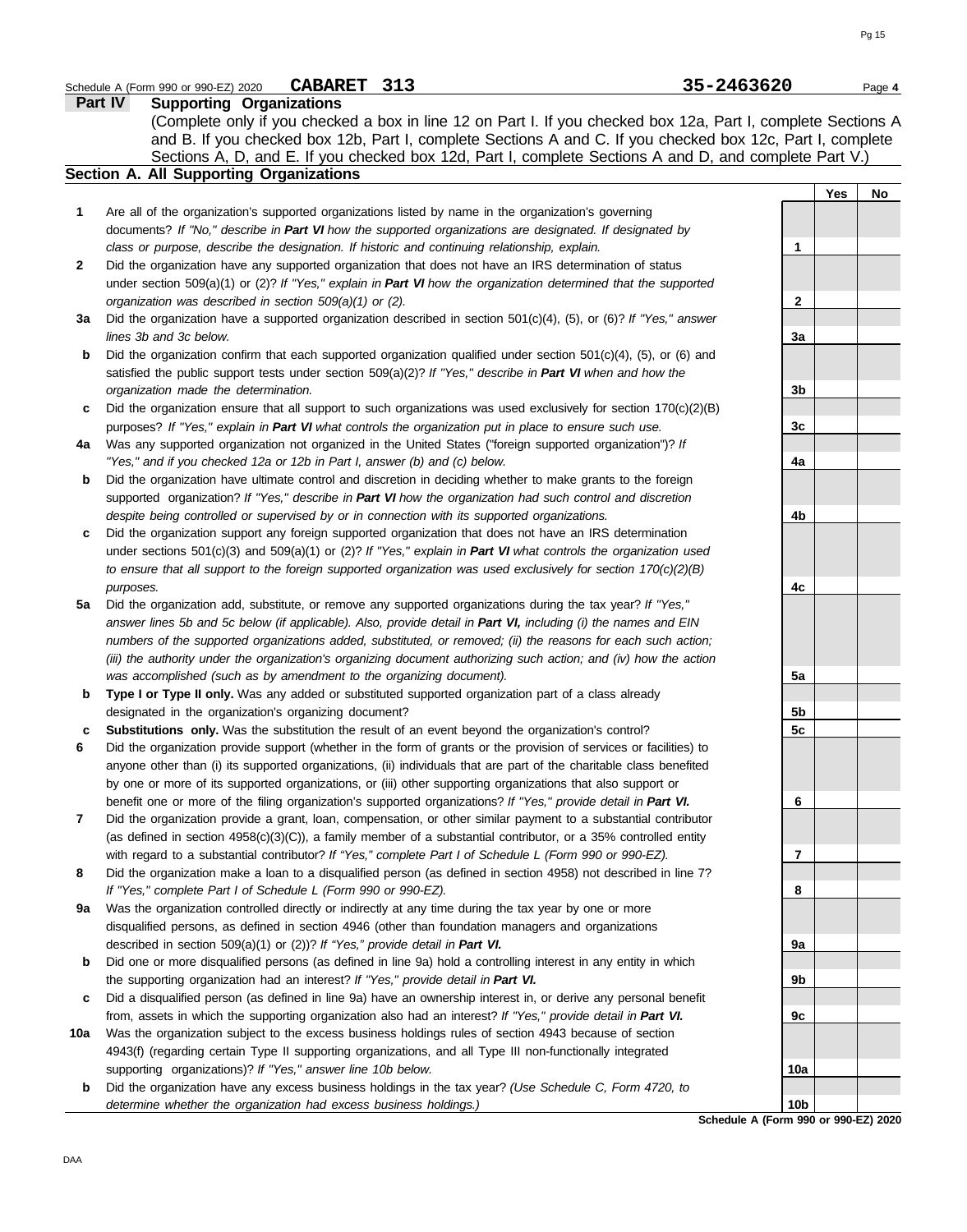Schedule A (Form 990 or 990-EZ) 2020 Page **5 CABARET 313 35-2463620**

**Part IV Supporting Organizations** *(continued)* **Yes No 11** Has the organization accepted a gift or contribution from any of the following persons? **c** A 35% controlled entity of a person described in line 11a or 11b above? *If "Yes" to line 11a, 11b, or 11c, provide* **b** A family member of a person described in line 11a above? **a** A person who directly or indirectly controls, either alone or together with persons described in lines 11b and 11c below, the governing body of a supported organization? *detail in Part VI.* **11a 11b 11c**

### **Section B. Type I Supporting Organizations**

|                                                                                                                                |   | Yes | No |
|--------------------------------------------------------------------------------------------------------------------------------|---|-----|----|
| Did the governing body, members of the governing body, officers acting in their official capacity, or membership of one or     |   |     |    |
| more supported organizations have the power to regularly appoint or elect at least a majority of the organization's officers,  |   |     |    |
| directors, or trustees at all times during the tax year? If "No," describe in Part VI how the supported organization(s)        |   |     |    |
| effectively operated, supervised, or controlled the organization's activities. If the organization had more than one supported |   |     |    |
| organization, describe how the powers to appoint and/or remove officers, directors, or trustees were allocated among the       |   |     |    |
| supported organizations and what conditions or restrictions, if any, applied to such powers during the tax year.               |   |     |    |
| Did the organization operate for the benefit of any supported organization other than the supported                            |   |     |    |
| organization(s) that operated, supervised, or controlled the supporting organization? If "Yes," explain in Part                |   |     |    |
| VI how providing such benefit carried out the purposes of the supported organization(s) that operated,                         |   |     |    |
| supervised, or controlled the supporting organization.                                                                         | າ |     |    |
| Section C. Type II Supporting Organizations                                                                                    |   |     |    |

#### Were a majority of the organization's directors or trustees during the tax year also a majority of the directors or trustees of each of the organization's supported organization(s)? *If "No," describe in Part VI how control* **1** *or management of the supporting organization was vested in the same persons that controlled or managed the supported organization(s).* **Yes No 1**

### **Section D. All Type III Supporting Organizations**

|                |                                                                                                                        |   | Yes | No |
|----------------|------------------------------------------------------------------------------------------------------------------------|---|-----|----|
|                | Did the organization provide to each of its supported organizations, by the last day of the fifth month of the         |   |     |    |
|                | organization's tax year, (i) a written notice describing the type and amount of support provided during the prior tax  |   |     |    |
|                | year, (ii) a copy of the Form 990 that was most recently filed as of the date of notification, and (iii) copies of the |   |     |    |
|                | organization's governing documents in effect on the date of notification, to the extent not previously provided?       |   |     |    |
| $\overline{2}$ | Were any of the organization's officers, directors, or trustees either (i) appointed or elected by the supported       |   |     |    |
|                | organization(s) or (ii) serving on the governing body of a supported organization? If "No," explain in Part VI how     |   |     |    |
|                | the organization maintained a close and continuous working relationship with the supported organization(s).            | າ |     |    |
| $\mathbf{3}$   | By reason of the relationship described in line 2, above, did the organization's supported organizations have          |   |     |    |
|                | a significant voice in the organization's investment policies and in directing the use of the organization's           |   |     |    |
|                | income or assets at all times during the tax year? If "Yes," describe in Part VI the role the organization's           |   |     |    |
|                | supported organizations played in this regard.                                                                         | ີ |     |    |

### **Section E. Type III Functionally-Integrated Supporting Organizations**

- **1** *Check the box next to the method that the organization used to satisfy the Integral Part Test during the year (see instructions).*
	- The organization satisfied the Activities Test. *Complete line 2 below.* **a**
	- The organization is the parent of each of its supported organizations. *Complete line 3 below.* **b**
	- The organization supported a governmental entity. *Describe in Part VI how you supported a governmental entity (see instructions).* **c**
- **2** Activities Test. *Answer lines 2a and 2b below.*
- **a** Did substantially all of the organization's activities during the tax year directly further the exempt purposes of the supported organization(s) to which the organization was responsive? *If "Yes," then in Part VI identify those supported organizations and explain how these activities directly furthered their exempt purposes, how the organization was responsive to those supported organizations, and how the organization determined that these activities constituted substantially all of its activities.*
- **b** Did the activities described in line 2a, above, constitute activities that, but for the organization's involvement, one or more of the organization's supported organization(s) would have been engaged in? If "Yes," explain in *Part VI the reasons for the organization's position that its supported organization(s) would have engaged in these activities but for the organization's involvement.*
- **3** Parent of Supported Organizations. *Answer lines 3a and 3b below.*
- **a** Did the organization have the power to regularly appoint or elect a majority of the officers, directors, or trustees of each of the supported organizations? *If "Yes" or "No," provide details in Part VI.*
- **b** Did the organization exercise a substantial degree of direction over the policies, programs, and activities of each of its supported organizations? *If "Yes," describe in Part VI the role played by the organization in this regard.*

**Yes No 2a 2b 3a 3b**

DAA **Schedule A (Form 990 or 990-EZ) 2020**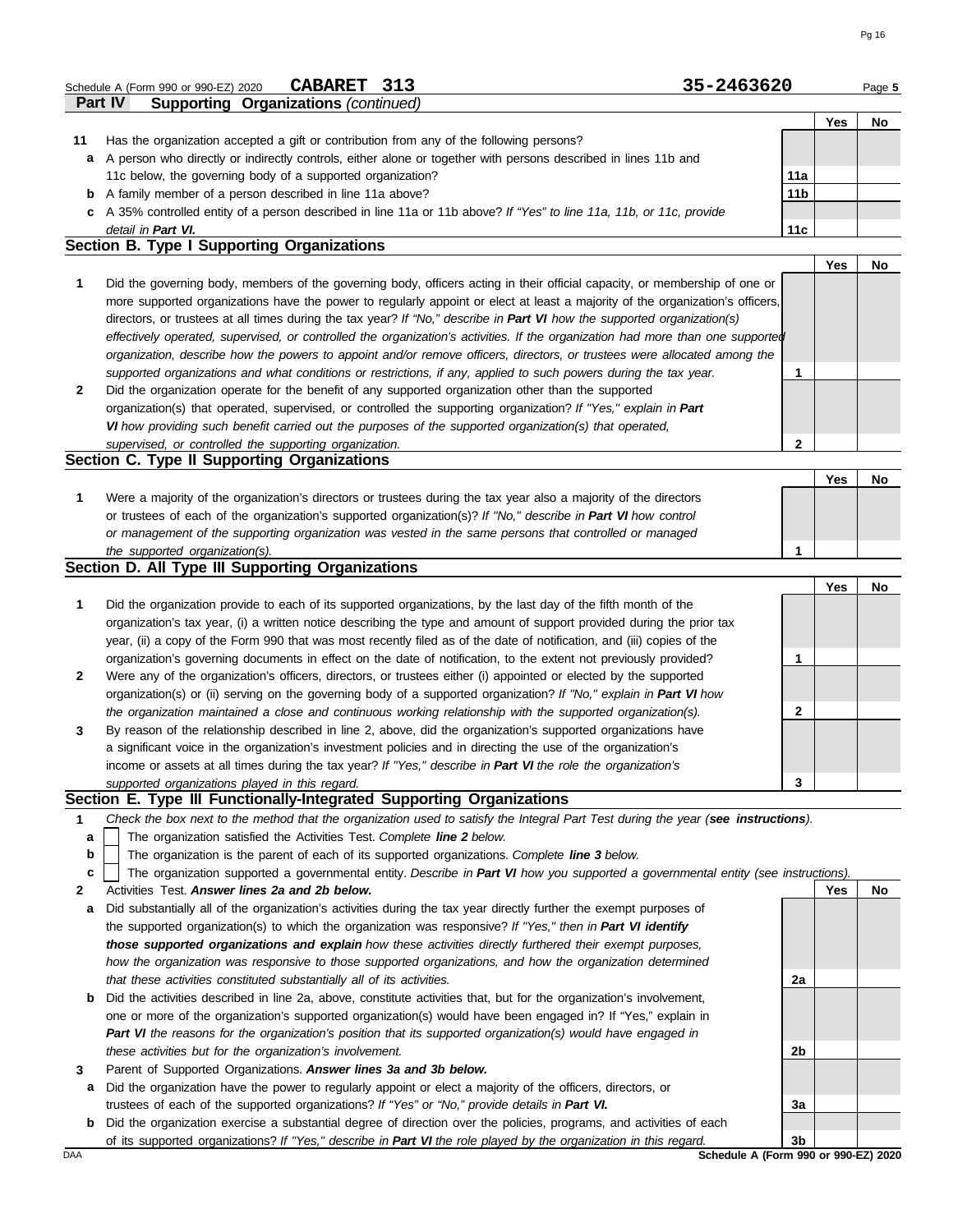**Part V Type III Non-Functionally Integrated 509(a)(3) Supporting Organizations 1** Check here if the organization satisfied the Integral Part Test as a qualifying trust on Nov. 20, 1970 (*explain in Part VI*). **See instructions.** All other Type III non-functionally integrated supporting organizations must complete Sections A through E. **1** Net short-term capital gain **2 3 4** Add lines 1 through 3. **5** Depreciation and depletion **6** Portion of operating expenses paid or incurred for production or collection of **7 8 Adjusted Net Income** (subtract lines 5, 6, and 7 from line 4) **1** Aggregate fair market value of all non-exempt-use assets (see **Section A – Adjusted Net Income** Recoveries of prior-year distributions Other gross income (see instructions) gross income or for management, conservation, or maintenance of property held for production of income (see instructions) Other expenses (see instructions) **Section B – Minimum Asset Amount 8 7 6 5 4 3 2 1** (A) Prior Year (B) Current Year (optional) (optional) (B) Current Year (A) Prior Year

#### instructions for short tax year or assets held for part of year): **a** Average monthly value of securities **b** Average monthly cash balances **c** Fair market value of other non-exempt-use assets **d Total** (add lines 1a, 1b, and 1c) **e Discount** claimed for blockage or other factors *(explain in detail in Part VI)*: **8 Minimum Asset Amount** (add line 7 to line 6) **7 6** Multiply line 5 by 0.035. **5 4** Cash deemed held for exempt use. Enter 0.015 of line 3 (for greater amount, **3** Subtract line 2 from line 1d. **2** Acquisition indebtedness applicable to non-exempt-use assets see instructions). Net value of non-exempt-use assets (subtract line 4 from line 3) Recoveries of prior-year distributions **Section C – Distributable Amount 6 Distributable Amount.** Subtract line 5 from line 4, unless subject to **5** Income tax imposed in prior year **4** Enter greater of line 2 or line 3. **3 2** Enter 0.85 of line 1. **1** Adjusted net income for prior year (from Section A, line 8, column A) Minimum asset amount for prior year (from Section B, line 8, column A) emergency temporary reduction (see instructions). **1a 1b 1c 1d 2 3 4 5 6 7 8 3 2 1 6 5 4** Current Year

**7** (see instructions). Check here if the current year is the organization's first as a non-functionally integrated Type III supporting organization

**Schedule A (Form 990 or 990-EZ) 2020**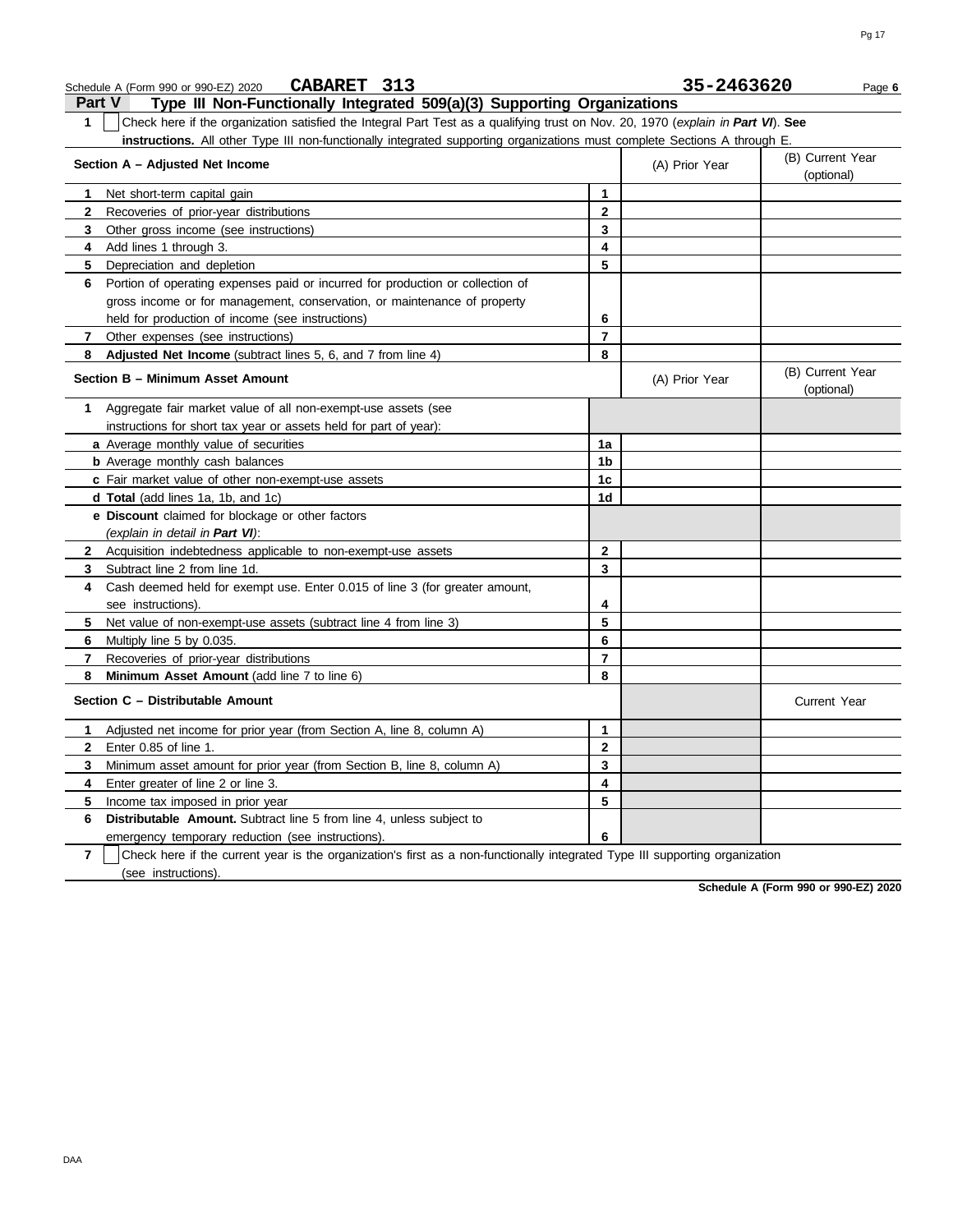| Part V       | Type III Non-Functionally Integrated 509(a)(3) Supporting Organizations (continued)                                                                           |                                    |                                              |                                                  |  |  |  |
|--------------|---------------------------------------------------------------------------------------------------------------------------------------------------------------|------------------------------------|----------------------------------------------|--------------------------------------------------|--|--|--|
|              | Section D - Distributions                                                                                                                                     |                                    |                                              | <b>Current Year</b>                              |  |  |  |
| 1.           | Amounts paid to supported organizations to accomplish exempt purposes                                                                                         |                                    |                                              |                                                  |  |  |  |
| $\mathbf{2}$ | Amounts paid to perform activity that directly furthers exempt purposes of supported<br>organizations, in excess of income from activity                      |                                    |                                              |                                                  |  |  |  |
| 3            | Administrative expenses paid to accomplish exempt purposes of supported organizations                                                                         |                                    |                                              |                                                  |  |  |  |
| 4            |                                                                                                                                                               |                                    |                                              |                                                  |  |  |  |
| 5            | Amounts paid to acquire exempt-use assets                                                                                                                     |                                    |                                              |                                                  |  |  |  |
| 6            | Qualified set-aside amounts (prior IRS approval required— <i>provide details in Part VI</i> )<br>Other distributions (describe in Part VI). See instructions. |                                    |                                              |                                                  |  |  |  |
| 7            | Total annual distributions. Add lines 1 through 6.                                                                                                            |                                    |                                              |                                                  |  |  |  |
| 8            |                                                                                                                                                               |                                    |                                              |                                                  |  |  |  |
|              | Distributions to attentive supported organizations to which the organization is responsive<br>(provide details in Part VI). See instructions.                 |                                    |                                              |                                                  |  |  |  |
| 9            | Distributable amount for 2020 from Section C, line 6                                                                                                          |                                    |                                              |                                                  |  |  |  |
| 10           |                                                                                                                                                               |                                    |                                              |                                                  |  |  |  |
|              | Line 8 amount divided by line 9 amount                                                                                                                        |                                    |                                              |                                                  |  |  |  |
|              | <b>Section E - Distribution Allocations (see instructions)</b>                                                                                                | (i)<br><b>Excess Distributions</b> | (i)<br><b>Underdistributions</b><br>Pre-2020 | (iii)<br><b>Distributable</b><br>Amount for 2020 |  |  |  |
| 1            | Distributable amount for 2020 from Section C, line 6                                                                                                          |                                    |                                              |                                                  |  |  |  |
| 2            | Underdistributions, if any, for years prior to 2020                                                                                                           |                                    |                                              |                                                  |  |  |  |
|              | (reasonable cause required-explain in Part VI). See<br>instructions.                                                                                          |                                    |                                              |                                                  |  |  |  |
| 3            | Excess distributions carryover, if any, to 2020                                                                                                               |                                    |                                              |                                                  |  |  |  |
|              |                                                                                                                                                               |                                    |                                              |                                                  |  |  |  |
|              |                                                                                                                                                               |                                    |                                              |                                                  |  |  |  |
|              | <b>c</b> From 2017                                                                                                                                            |                                    |                                              |                                                  |  |  |  |
|              |                                                                                                                                                               |                                    |                                              |                                                  |  |  |  |
|              |                                                                                                                                                               |                                    |                                              |                                                  |  |  |  |
|              | f Total of lines 3a through 3e                                                                                                                                |                                    |                                              |                                                  |  |  |  |
|              | g Applied to underdistributions of prior years                                                                                                                |                                    |                                              |                                                  |  |  |  |
|              | h Applied to 2020 distributable amount                                                                                                                        |                                    |                                              |                                                  |  |  |  |
|              | <i>i</i> Carryover from 2015 not applied (see instructions)                                                                                                   |                                    |                                              |                                                  |  |  |  |
|              | Remainder. Subtract lines 3g, 3h, and 3i from line 3f.                                                                                                        |                                    |                                              |                                                  |  |  |  |
| 4            | Distributions for 2020 from                                                                                                                                   |                                    |                                              |                                                  |  |  |  |
|              | Section D, line 7:<br>\$                                                                                                                                      |                                    |                                              |                                                  |  |  |  |
|              | a Applied to underdistributions of prior years                                                                                                                |                                    |                                              |                                                  |  |  |  |
|              | <b>b</b> Applied to 2020 distributable amount                                                                                                                 |                                    |                                              |                                                  |  |  |  |
|              | c Remainder. Subtract lines 4a and 4b from line 4                                                                                                             |                                    |                                              |                                                  |  |  |  |
| 5            | Remaining underdistributions for years prior to 2020, if                                                                                                      |                                    |                                              |                                                  |  |  |  |
|              | any. Subtract lines 3g and 4a from line 2. For result                                                                                                         |                                    |                                              |                                                  |  |  |  |
|              | greater than zero, explain in Part VI. See instructions.                                                                                                      |                                    |                                              |                                                  |  |  |  |
| 6            | Remaining underdistributions for 2020 Subtract lines 3h                                                                                                       |                                    |                                              |                                                  |  |  |  |
|              | and 4b from line 1. For result greater than zero, explain in                                                                                                  |                                    |                                              |                                                  |  |  |  |
|              | Part VI. See instructions.                                                                                                                                    |                                    |                                              |                                                  |  |  |  |
| 7            | Excess distributions carryover to 2021. Add lines 3j                                                                                                          |                                    |                                              |                                                  |  |  |  |
|              | and 4c.                                                                                                                                                       |                                    |                                              |                                                  |  |  |  |
| 8            | Breakdown of line 7:                                                                                                                                          |                                    |                                              |                                                  |  |  |  |
|              |                                                                                                                                                               |                                    |                                              |                                                  |  |  |  |
|              |                                                                                                                                                               |                                    |                                              |                                                  |  |  |  |
|              |                                                                                                                                                               |                                    |                                              |                                                  |  |  |  |
|              |                                                                                                                                                               |                                    |                                              |                                                  |  |  |  |
|              |                                                                                                                                                               |                                    |                                              |                                                  |  |  |  |

**Schedule A (Form 990 or 990-EZ) 2020**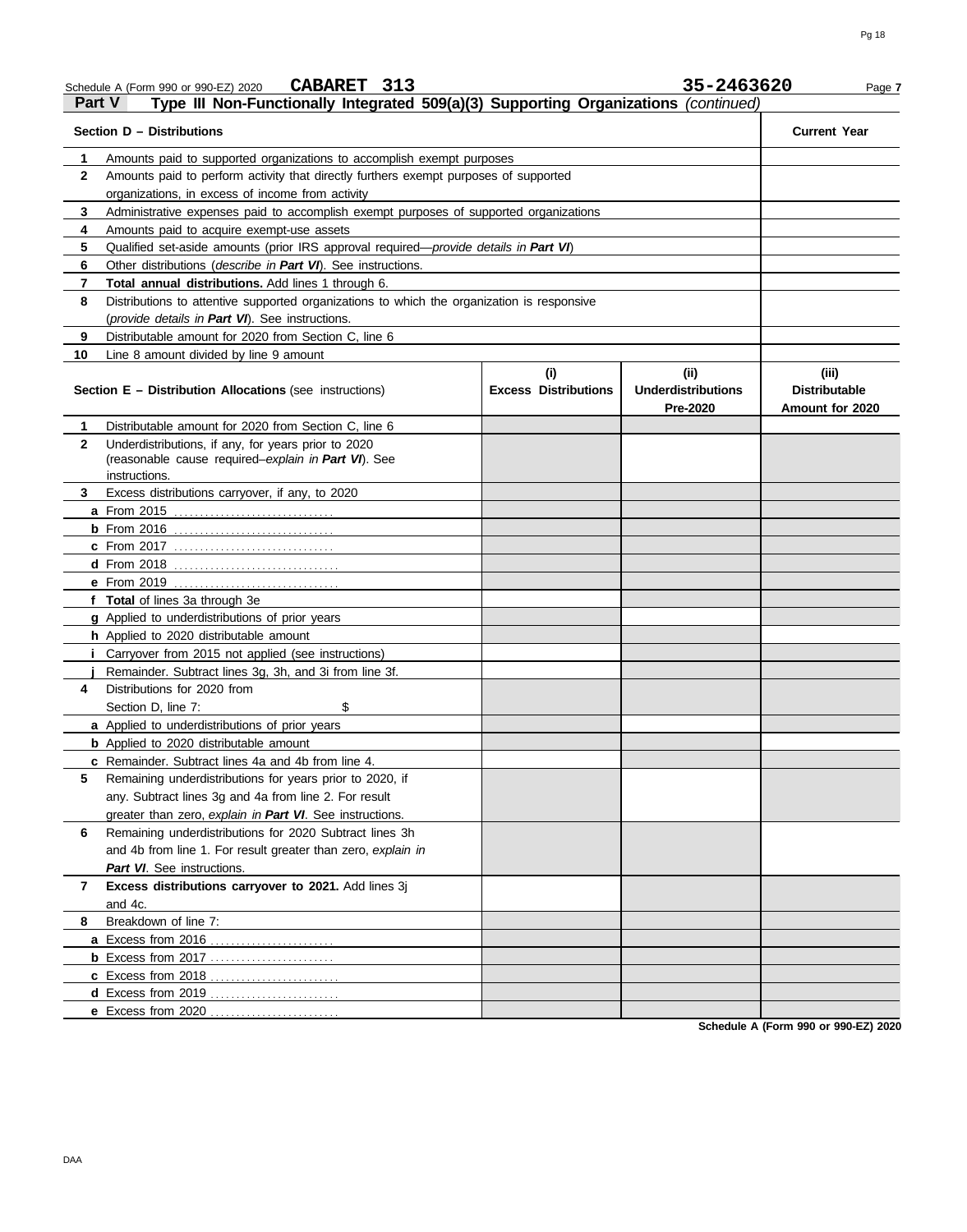| Part VI | Schedule A (Form 990 or 990-EZ) 2020 | CABARET 313                           |                                          | 35-2463620<br>Supplemental Information. Provide the explanations required by Part II, line 10; Part II, line 17a or 17b; Part<br>III, line 12; Part IV, Section A, lines 1, 2, 3b, 3c, 4b, 4c, 5a, 6, 9a, 9b, 9c, 11a, 11b, and 11c; Part IV, Section<br>B, lines 1 and 2; Part IV, Section C, line 1; Part IV, Section D, lines 2 and 3; Part IV, Section E, lines 1c, 2a, 2b,<br>3a, and 3b; Part V, line 1; Part V, Section B, line 1e; Part V, Section D, lines 5, 6, and 8; and Part V, Section E,<br>lines 2, 5, and 6. Also complete this part for any additional information. (See instructions.) | Page 8 |
|---------|--------------------------------------|---------------------------------------|------------------------------------------|-----------------------------------------------------------------------------------------------------------------------------------------------------------------------------------------------------------------------------------------------------------------------------------------------------------------------------------------------------------------------------------------------------------------------------------------------------------------------------------------------------------------------------------------------------------------------------------------------------------|--------|
|         | <b>SUPPLEMENTAL</b>                  | <b>INFORMATION</b>                    |                                          |                                                                                                                                                                                                                                                                                                                                                                                                                                                                                                                                                                                                           |        |
|         | THERE WAS A CHANGE                   |                                       | IN ACCOUNTING PERIOD IN 2015.            | FOR SCHEDULE A, THE                                                                                                                                                                                                                                                                                                                                                                                                                                                                                                                                                                                       |        |
|         |                                      | CALENDAR/FISCAL YEARS ARE AS FOLLOWS: |                                          |                                                                                                                                                                                                                                                                                                                                                                                                                                                                                                                                                                                                           |        |
|         |                                      |                                       | $(A)$ 12.31.13 (B) 12.31.14 (C) 6 MONTHS | (D) 12 MONTHS $(E)6.30.17$                                                                                                                                                                                                                                                                                                                                                                                                                                                                                                                                                                                |        |
|         |                                      |                                       | 6.30.15                                  | 6.30.16                                                                                                                                                                                                                                                                                                                                                                                                                                                                                                                                                                                                   |        |
|         |                                      |                                       |                                          |                                                                                                                                                                                                                                                                                                                                                                                                                                                                                                                                                                                                           |        |
|         |                                      |                                       |                                          |                                                                                                                                                                                                                                                                                                                                                                                                                                                                                                                                                                                                           |        |
|         |                                      |                                       |                                          |                                                                                                                                                                                                                                                                                                                                                                                                                                                                                                                                                                                                           |        |
|         |                                      |                                       |                                          |                                                                                                                                                                                                                                                                                                                                                                                                                                                                                                                                                                                                           |        |
|         |                                      |                                       |                                          |                                                                                                                                                                                                                                                                                                                                                                                                                                                                                                                                                                                                           |        |
|         |                                      |                                       |                                          |                                                                                                                                                                                                                                                                                                                                                                                                                                                                                                                                                                                                           |        |
|         |                                      |                                       |                                          |                                                                                                                                                                                                                                                                                                                                                                                                                                                                                                                                                                                                           |        |
|         |                                      |                                       |                                          |                                                                                                                                                                                                                                                                                                                                                                                                                                                                                                                                                                                                           |        |
|         |                                      |                                       |                                          |                                                                                                                                                                                                                                                                                                                                                                                                                                                                                                                                                                                                           |        |
|         |                                      |                                       |                                          |                                                                                                                                                                                                                                                                                                                                                                                                                                                                                                                                                                                                           |        |
|         |                                      |                                       |                                          |                                                                                                                                                                                                                                                                                                                                                                                                                                                                                                                                                                                                           |        |
|         |                                      |                                       |                                          |                                                                                                                                                                                                                                                                                                                                                                                                                                                                                                                                                                                                           |        |
|         |                                      |                                       |                                          |                                                                                                                                                                                                                                                                                                                                                                                                                                                                                                                                                                                                           |        |
|         |                                      |                                       |                                          |                                                                                                                                                                                                                                                                                                                                                                                                                                                                                                                                                                                                           |        |
|         |                                      |                                       |                                          |                                                                                                                                                                                                                                                                                                                                                                                                                                                                                                                                                                                                           |        |
|         |                                      |                                       |                                          |                                                                                                                                                                                                                                                                                                                                                                                                                                                                                                                                                                                                           |        |
|         |                                      |                                       |                                          |                                                                                                                                                                                                                                                                                                                                                                                                                                                                                                                                                                                                           |        |
|         |                                      |                                       |                                          |                                                                                                                                                                                                                                                                                                                                                                                                                                                                                                                                                                                                           |        |
|         |                                      |                                       |                                          |                                                                                                                                                                                                                                                                                                                                                                                                                                                                                                                                                                                                           |        |
|         |                                      |                                       |                                          |                                                                                                                                                                                                                                                                                                                                                                                                                                                                                                                                                                                                           |        |
|         |                                      |                                       |                                          |                                                                                                                                                                                                                                                                                                                                                                                                                                                                                                                                                                                                           |        |
|         |                                      |                                       |                                          |                                                                                                                                                                                                                                                                                                                                                                                                                                                                                                                                                                                                           |        |
|         |                                      |                                       |                                          |                                                                                                                                                                                                                                                                                                                                                                                                                                                                                                                                                                                                           |        |
|         |                                      |                                       |                                          |                                                                                                                                                                                                                                                                                                                                                                                                                                                                                                                                                                                                           |        |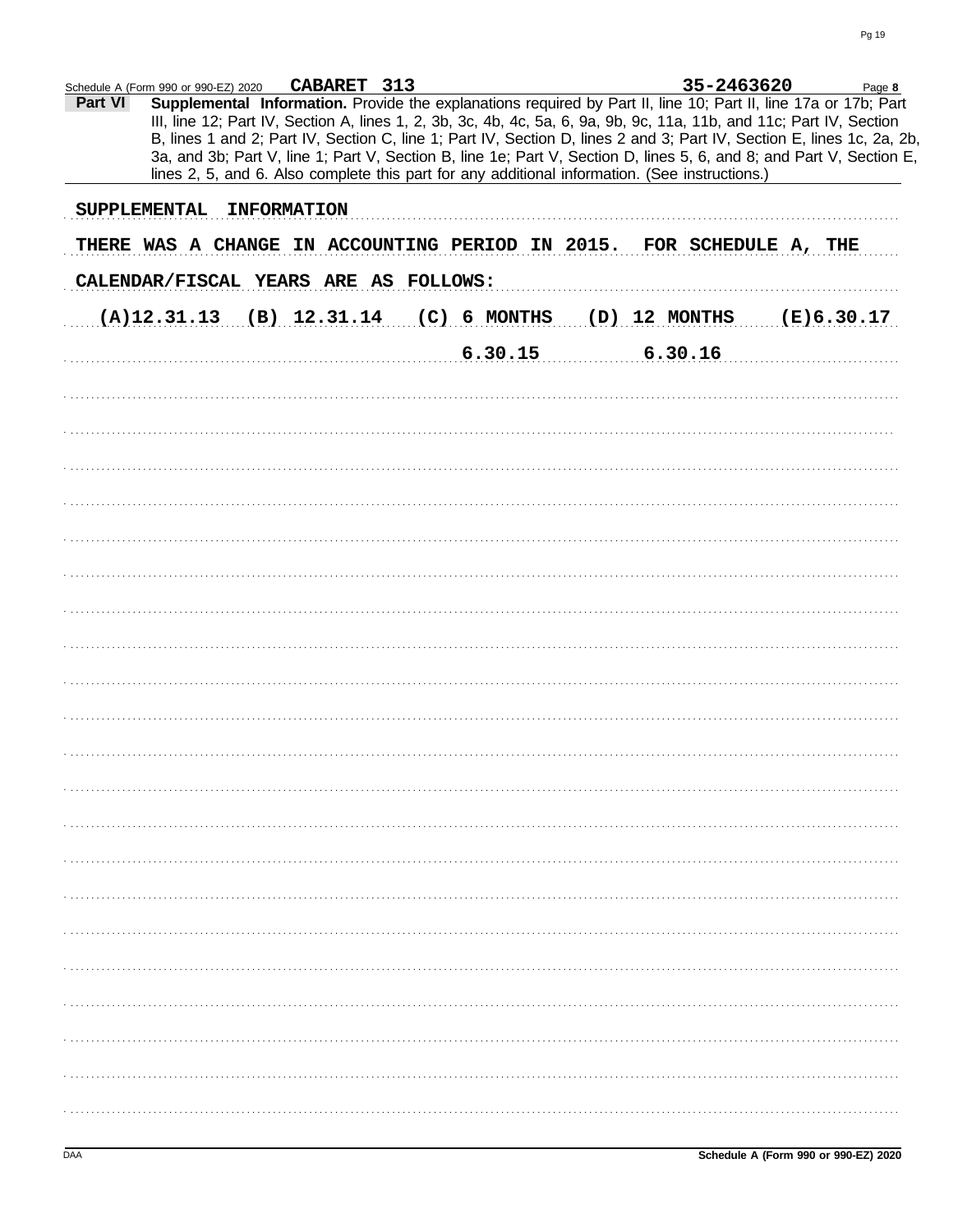OMB No. 1545-0047

**2020**

**Employer identification number**

**Filers** 

| (Form 990, 990-EZ,         |
|----------------------------|
| or 990-PF)                 |
| Department of the Treasury |
| Internal Revenue Service   |

# **Schedule of Contributors Schedule B**

**or 990-PF)** u **Attach to Form 990, Form 990-EZ, or Form 990-PF.** u **Go to** *www.irs.gov/Form990* **for the latest information.**

Name of the organization

| CABARET 313                           |                                                                             | 35-2463620 |
|---------------------------------------|-----------------------------------------------------------------------------|------------|
| <b>Organization type (check one):</b> |                                                                             |            |
| Filers of:                            | Section:                                                                    |            |
| Form 990 or 990-EZ                    | $ \mathbf{X} $ 501(c)(<br>3 ) (enter number) organization                   |            |
|                                       | $4947(a)(1)$ nonexempt charitable trust not treated as a private foundation |            |
|                                       | 527 political organization                                                  |            |
| Form 990-PF                           | $501(c)(3)$ exempt private foundation                                       |            |
|                                       | 4947(a)(1) nonexempt charitable trust treated as a private foundation       |            |

501(c)(3) taxable private foundation

Check if your organization is covered by the **General Rule** or a **Special Rule. Note:** Only a section 501(c)(7), (8), or (10) organization can check boxes for both the General Rule and a Special Rule. See instructions.

### **General Rule**

For an organization filing Form 990, 990-EZ, or 990-PF that received, during the year, contributions totaling \$5,000 **X** or more (in money or property) from any one contributor. Complete Parts I and II. See instructions for determining a contributor's total contributions.

#### **Special Rules**

For an organization described in section  $501(c)(3)$  filing Form 990 or 990-EZ that met the 33<sup>1</sup>/3% support test of the regulations under sections 509(a)(1) and 170(b)(1)(A)(vi), that checked Schedule A (Form 990 or 990-EZ), Part II, line 13, 16a, or 16b, and that received from any one contributor, during the year, total contributions of the greater of **(1)** \$5,000; or **(2)** 2% of the amount on (i) Form 990, Part VIII, line 1h; or (ii) Form 990-EZ, line 1. Complete Parts I and II.

literary, or educational purposes, or for the prevention of cruelty to children or animals. Complete Parts I (entering For an organization described in section 501(c)(7), (8), or (10) filing Form 990 or 990-EZ that received from any one contributor, during the year, total contributions of more than \$1,000 *exclusively* for religious, charitable, scientific, "N/A" in column (b) instead of the contributor name and address), II, and III.

For an organization described in section 501(c)(7), (8), or (10) filing Form 990 or 990-EZ that received from any one contributor, during the year, contributions *exclusively* for religious, charitable, etc., purposes, but no such contributions totaled more than \$1,000. If this box is checked, enter here the total contributions that were received during the year for an *exclusively* religious, charitable, etc., purpose. Don't complete any of the parts unless the **General Rule** applies to this organization because it received *nonexclusively* religious, charitable, etc., contributions totaling \$5,000 or more during the year . . . . . . . . . . . . . . . . . . . . . . . . . . . . . . . . . . . . . . . . . . . . . . . . . . . . . . . . . . . . . . . . . . . . . . . . . . . .  $\triangleright$  \$

990-EZ, or 990-PF), but it **must** answer "No" on Part IV, line 2, of its Form 990; or check the box on line H of its Form 990-EZ or on its Form 990-PF, Part I, line 2, to certify that it doesn't meet the filing requirements of Schedule B (Form 990, 990-EZ, or 990-PF). **Caution:** An organization that isn't covered by the General Rule and/or the Special Rules doesn't file Schedule B (Form 990,

**For Paperwork Reduction Act Notice, see the instructions for Form 990, 990-EZ, or 990-PF.**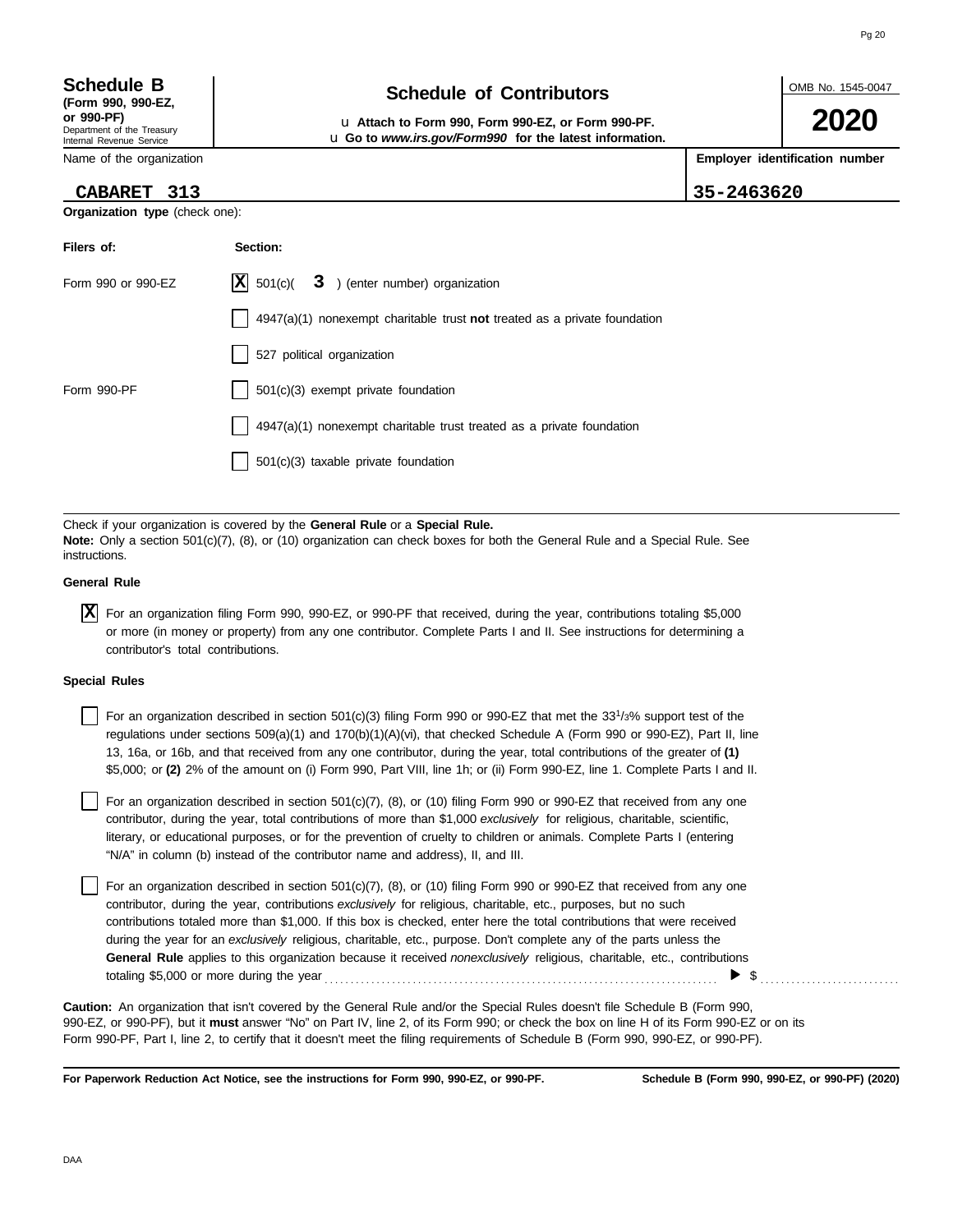|                | Schedule B (Form 990, 990-EZ, or 990-PF) (2020)<br>Name of organization<br>CABARET 313                |                                        | PAGE 1 OF 1<br>Page 2<br>Employer identification number<br>35-2463620                                              |
|----------------|-------------------------------------------------------------------------------------------------------|----------------------------------------|--------------------------------------------------------------------------------------------------------------------|
| Part I         | <b>Contributors</b> (see instructions). Use duplicate copies of Part I if additional space is needed. |                                        |                                                                                                                    |
| (a)<br>No.     | (b)<br>Name, address, and ZIP + 4                                                                     | (c)<br><b>Total contributions</b>      | (d)<br>Type of contribution                                                                                        |
| $1$            | <b>LAWRENCE BLUTH</b><br>315 N WILLIAMSBURY RD<br>MI 48301-2513<br>BLOOMFIELD HILLS                   | 6,250<br>$\$\ldots$                    | x<br>Person<br>Payroll<br><b>Noncash</b><br>(Complete Part II for<br>noncash contributions.)                       |
| (a)<br>No.     | (b)<br>Name, address, and ZIP + 4                                                                     | (c)<br><b>Total contributions</b>      | (d)<br>Type of contribution                                                                                        |
| 2 <sub>1</sub> | <b>MCACA</b><br>300 N WASHINGTON SQUARE<br>MI 48933<br><b>LANSING</b>                                 | 12,500<br>$\mathsf{\$}$                | x<br>Person<br>Payroll<br>Noncash<br>(Complete Part II for<br>noncash contributions.)                              |
| (a)<br>No.     | (b)<br>Name, address, and ZIP + 4                                                                     | (c)<br><b>Total contributions</b>      | (d)<br>Type of contribution                                                                                        |
| $3$            | OAKLAND COUNTY MI COVID 19 GRANT PRO<br>1200 N.<br>TELEGRAPH ROAD<br>MI 48341<br><b>PONTIAC</b>       | 20,000<br>$\$\ldots\ldots\ldots\ldots$ | X<br>Person<br>Payroll<br>Noncash<br>(Complete Part II for<br>noncash contributions.)                              |
| (a)<br>No.     | (b)<br>Name, address, and ZIP + 4                                                                     | (c)<br><b>Total contributions</b>      | (d)<br>Type of contribution                                                                                        |
| 4              | <b>JAMES GROSFELD</b><br>420 MARTELL DR<br>MI 48304-3452<br><b>BLOOMFIELD</b><br>HILLS                | 7,500<br>\$                            | $\overline{\textbf{x}}$<br>Person<br><b>Payroll</b><br>Noncash<br>(Complete Part II for<br>noncash contributions.) |
| (a)<br>No.     | (b)<br>Name, address, and ZIP + 4                                                                     | (c)<br><b>Total contributions</b>      | (d)<br>Type of contribution                                                                                        |
| .5.            | JOANNE DANTO<br>890 LAKESIDE DR<br>MI 48009-3810<br><b>BIRMINGHAM</b>                                 | 5,000<br>\$                            | Person<br>Payroll<br>Noncash<br>(Complete Part II for<br>noncash contributions.)                                   |
| (a)<br>No.     | (b)<br>Name, address, and ZIP + 4                                                                     | (c)<br><b>Total contributions</b>      | (d)<br>Type of contribution                                                                                        |
|                |                                                                                                       | \$                                     | Person<br>Payroll<br>Noncash<br>(Complete Part II for<br>noncash contributions.)                                   |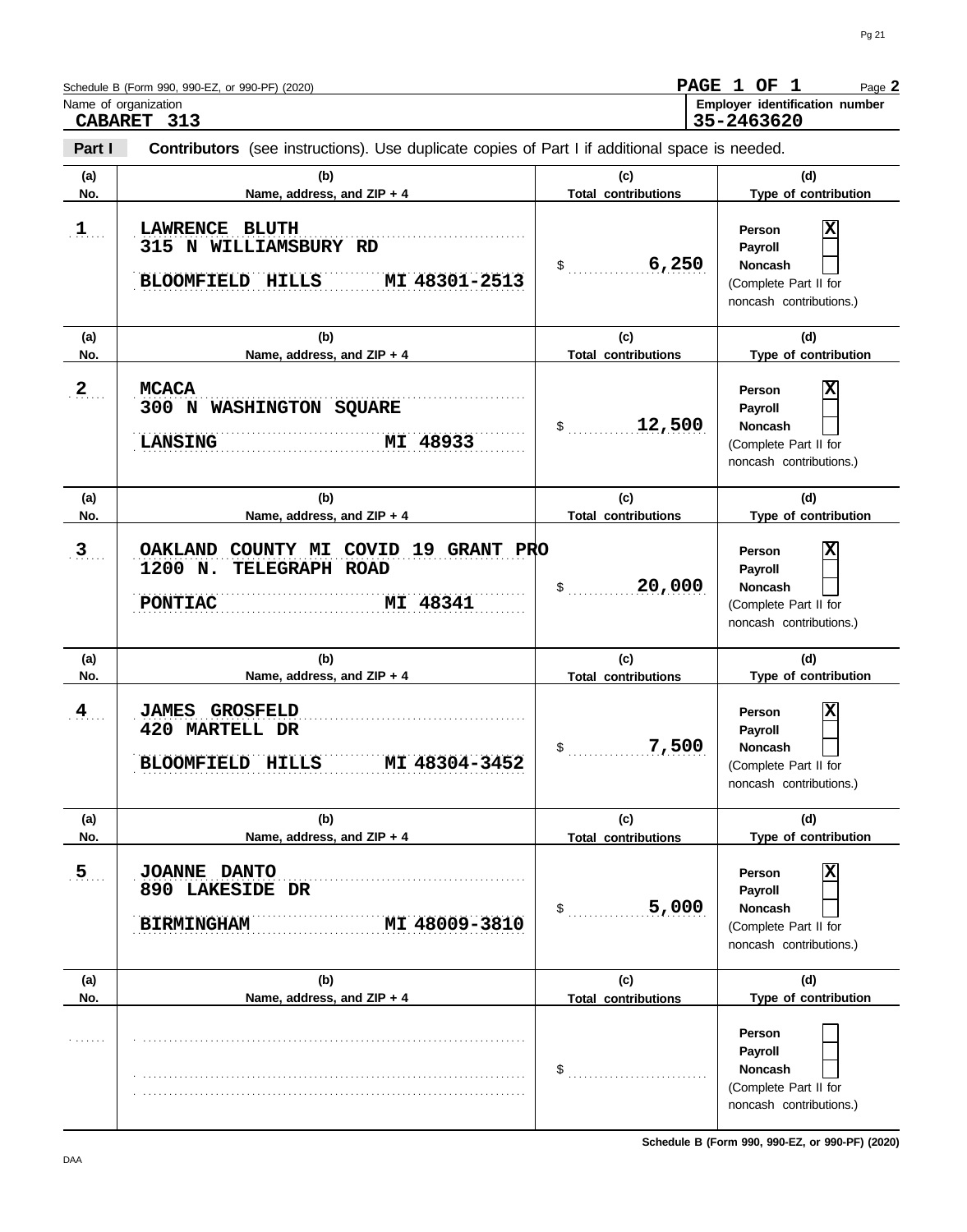| Supplemental Information to Form 990 or 990-EZ<br><b>SCHEDULE O</b> |                                                                                                                                        |                                 |                                                         |              | OMB No. 1545-0047                          |  |  |  |
|---------------------------------------------------------------------|----------------------------------------------------------------------------------------------------------------------------------------|---------------------------------|---------------------------------------------------------|--------------|--------------------------------------------|--|--|--|
| (Form 990 or 990-EZ)                                                | Complete to provide information for responses to specific questions on<br>Form 990 or 990-EZ or to provide any additional information. |                                 |                                                         |              | 2020                                       |  |  |  |
| Department of the Treasury<br>Internal Revenue Service              |                                                                                                                                        | u Attach to Form 990 or 990-EZ. | u Go to www.irs.gov/Form990 for the latest information. |              | <b>Open to Public</b><br>Inspection        |  |  |  |
| Name of the organization                                            |                                                                                                                                        |                                 |                                                         |              | Employer identification number             |  |  |  |
|                                                                     | CABARET 313                                                                                                                            |                                 |                                                         | 35-2463620   |                                            |  |  |  |
|                                                                     | FORM 990-EZ, PART I, LINE 16 - OTHER EXPENSES                                                                                          |                                 |                                                         |              |                                            |  |  |  |
| <b>DESCRIPTION</b>                                                  |                                                                                                                                        |                                 | <b>AMOUNT</b>                                           |              |                                            |  |  |  |
| <b>EXPENSES</b>                                                     |                                                                                                                                        |                                 |                                                         |              |                                            |  |  |  |
|                                                                     | GENERAL OFFICE EXPENSES                                                                                                                | \$.                             | 3,516                                                   |              |                                            |  |  |  |
|                                                                     |                                                                                                                                        | \$.                             | 721                                                     |              |                                            |  |  |  |
|                                                                     |                                                                                                                                        | \$                              | 998                                                     |              |                                            |  |  |  |
| <b>ARTIST FEES</b>                                                  |                                                                                                                                        | \$                              | 34,150                                                  |              |                                            |  |  |  |
| <b>COSTS</b><br><b>EVENT</b>                                        |                                                                                                                                        | \$                              | 632                                                     |              |                                            |  |  |  |
|                                                                     | DUES AND SUBSCRIPTIONS                                                                                                                 | \$                              | 982                                                     |              |                                            |  |  |  |
|                                                                     |                                                                                                                                        |                                 |                                                         |              |                                            |  |  |  |
| <b>MARKETING</b>                                                    |                                                                                                                                        | \$.                             | 6,740                                                   |              |                                            |  |  |  |
|                                                                     |                                                                                                                                        | TOTAL \$                        | 47,739                                                  |              |                                            |  |  |  |
|                                                                     |                                                                                                                                        |                                 |                                                         |              |                                            |  |  |  |
|                                                                     | FORM 990-EZ, PART II, LINE 24 - OTHER ASSETS                                                                                           |                                 |                                                         |              |                                            |  |  |  |
| <b>DESCRIPTION</b>                                                  |                                                                                                                                        |                                 |                                                         | BEG. OF YEAR | END OF YEAR                                |  |  |  |
|                                                                     | ACCOUNTS RECEIVABLE                                                                                                                    |                                 |                                                         |              | $\frac{\$}{2,450}$ \$ 1,875                |  |  |  |
|                                                                     |                                                                                                                                        |                                 |                                                         |              |                                            |  |  |  |
|                                                                     |                                                                                                                                        |                                 |                                                         |              | TOTAL $\frac{15}{806}$ $\frac{1}{5}$ 2,425 |  |  |  |
|                                                                     |                                                                                                                                        |                                 |                                                         |              |                                            |  |  |  |
|                                                                     | FORM 990-EZ, PART II, LINE 26 - OTHER LIABILITIES                                                                                      |                                 |                                                         |              |                                            |  |  |  |
|                                                                     |                                                                                                                                        |                                 |                                                         |              |                                            |  |  |  |
|                                                                     | DESCRIPTION DESCRIPTION DESCRIPTION                                                                                                    |                                 |                                                         |              |                                            |  |  |  |
|                                                                     | ACCOUNTS PAYABLE AND ACCRUED EXPENSES 5 5 1,522 \$ 1,650                                                                               |                                 |                                                         |              |                                            |  |  |  |
|                                                                     |                                                                                                                                        |                                 |                                                         |              |                                            |  |  |  |
|                                                                     |                                                                                                                                        |                                 |                                                         |              |                                            |  |  |  |
|                                                                     |                                                                                                                                        |                                 |                                                         |              |                                            |  |  |  |
|                                                                     |                                                                                                                                        |                                 |                                                         |              |                                            |  |  |  |
|                                                                     |                                                                                                                                        |                                 |                                                         |              |                                            |  |  |  |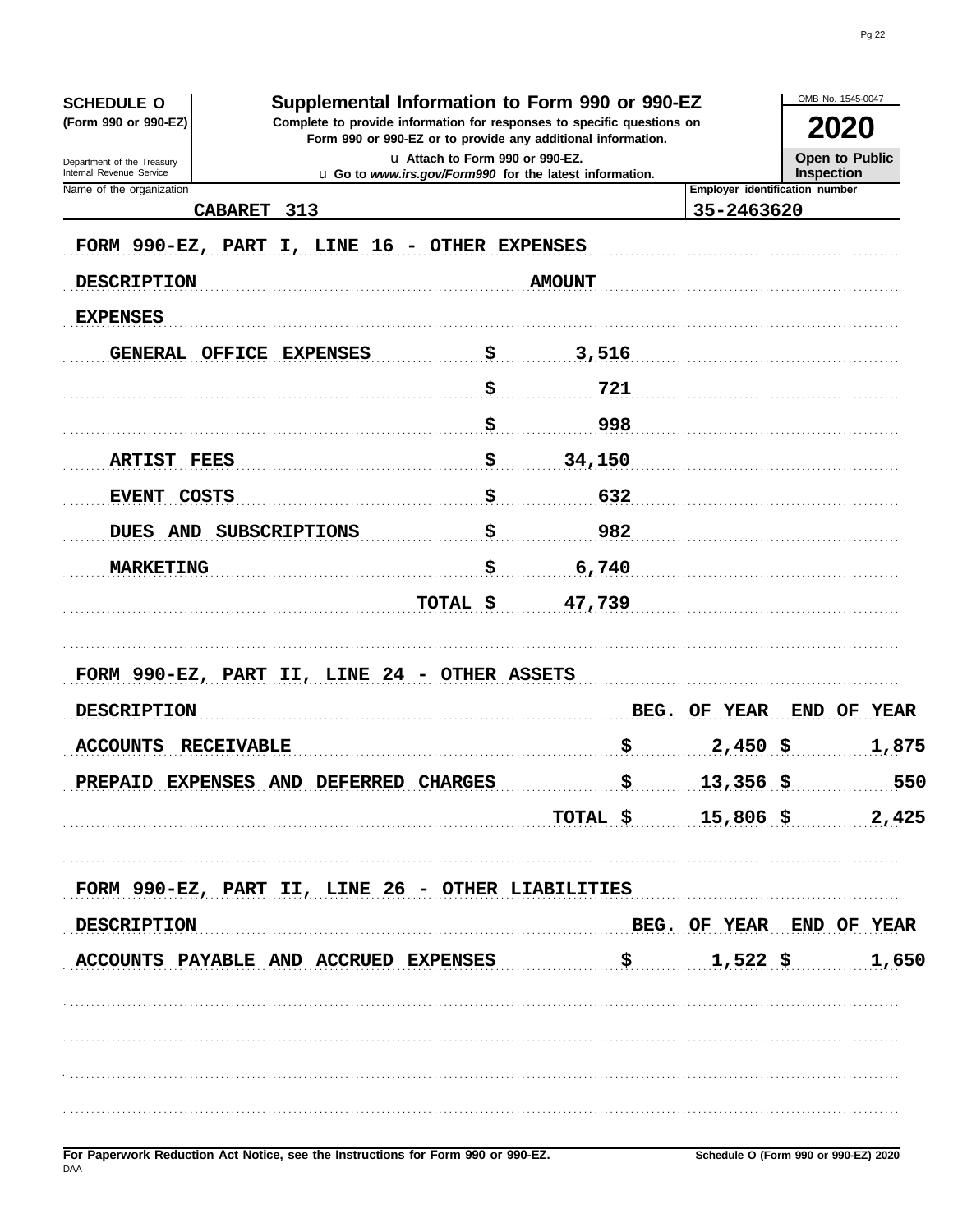|             | Form 990                 | <b>Two Year Comparison Report</b>                                                                                                                                                                                                                                                                                                                                                               |                  | 2019 & 2020 |          |                                |
|-------------|--------------------------|-------------------------------------------------------------------------------------------------------------------------------------------------------------------------------------------------------------------------------------------------------------------------------------------------------------------------------------------------------------------------------------------------|------------------|-------------|----------|--------------------------------|
|             |                          | For calendar year 2020, or tax year beginning $07/01/20$ , ending                                                                                                                                                                                                                                                                                                                               |                  |             | 06/30/21 |                                |
| Name        |                          |                                                                                                                                                                                                                                                                                                                                                                                                 |                  |             |          | Taxpayer Identification Number |
|             |                          |                                                                                                                                                                                                                                                                                                                                                                                                 |                  |             |          |                                |
|             | CABARET 313              |                                                                                                                                                                                                                                                                                                                                                                                                 |                  |             |          | 35-2463620                     |
|             |                          |                                                                                                                                                                                                                                                                                                                                                                                                 |                  | 2019        | 2020     | <b>Differences</b>             |
|             |                          |                                                                                                                                                                                                                                                                                                                                                                                                 | 1.               | 120,762     |          | $-120,762$                     |
|             |                          |                                                                                                                                                                                                                                                                                                                                                                                                 | 2.               |             |          |                                |
| ω           |                          | 3. Government contributions and grants                                                                                                                                                                                                                                                                                                                                                          | 3.               | 11,250      |          | $-11,250$                      |
| Ξ           |                          |                                                                                                                                                                                                                                                                                                                                                                                                 | $\overline{4}$ . | 76,415      |          | $-76,415$                      |
| ⊆           |                          |                                                                                                                                                                                                                                                                                                                                                                                                 | 5.               |             |          |                                |
| >           |                          |                                                                                                                                                                                                                                                                                                                                                                                                 | 6.               |             |          |                                |
|             |                          | 7. Net gain or (loss) from sale of assets other than inventory                                                                                                                                                                                                                                                                                                                                  | $\overline{7}$ . |             |          |                                |
|             |                          | 8. Net income or (loss) from fundraising events                                                                                                                                                                                                                                                                                                                                                 | 8.               |             |          |                                |
|             |                          |                                                                                                                                                                                                                                                                                                                                                                                                 | 9.               |             |          |                                |
|             |                          | 10. Net gain or (loss) on sales of inventory $\ldots$                                                                                                                                                                                                                                                                                                                                           | 10.              |             |          |                                |
|             |                          | 11. Other revenue <i>communication</i> and the communication of the communication of the communication of the communication of the communication of the communication of the communication of the communication of the communicatio                                                                                                                                                             | 11.              |             |          |                                |
|             |                          | 12. Total revenue. Add lines 1 through 11                                                                                                                                                                                                                                                                                                                                                       | 12.              | 208,427     |          | $-208, 427$                    |
|             |                          | 13. Grants and similar amounts paid $\left\lfloor \frac{1}{2}, \frac{1}{2}, \frac{1}{2}, \frac{1}{2}, \frac{1}{2}, \frac{1}{2}, \frac{1}{2}, \frac{1}{2}, \frac{1}{2}, \frac{1}{2}, \frac{1}{2}, \frac{1}{2}, \frac{1}{2}, \frac{1}{2}, \frac{1}{2}, \frac{1}{2}, \frac{1}{2}, \frac{1}{2}, \frac{1}{2}, \frac{1}{2}, \frac{1}{2}, \frac{1}{2}, \frac{1}{2}, \frac{1}{2}, \frac{1}{2}, \frac{1$ | 13.              |             |          |                                |
|             |                          | 14. Benefits paid to or for members                                                                                                                                                                                                                                                                                                                                                             | 14.              |             |          |                                |
| w           |                          | 15. Compensation of officers, directors, trustees, etc.                                                                                                                                                                                                                                                                                                                                         | 15.              |             |          |                                |
| m           |                          | 16. Salaries, other compensation, and employee benefits                                                                                                                                                                                                                                                                                                                                         | 16.              |             |          |                                |
|             |                          | 17. Professional fundraising fees <b>constructs</b> and a resonance and a resonance and a resonance and a resonance and                                                                                                                                                                                                                                                                         | 17.              |             |          |                                |
| Ω           |                          |                                                                                                                                                                                                                                                                                                                                                                                                 | 18.              | 97,109      |          | $-97,109$                      |
| ш           |                          | 19. Occupancy, rent, utilities, and maintenance <i>[[19. Occupancy, rent, utilities</i> , and maintenance                                                                                                                                                                                                                                                                                       | 19.              | 311         |          | $-311$                         |
|             |                          |                                                                                                                                                                                                                                                                                                                                                                                                 | 20.              |             |          |                                |
|             |                          |                                                                                                                                                                                                                                                                                                                                                                                                 | 21.              | 120,585     |          | $-120,585$                     |
|             |                          | 22. Total expenses. Add lines 13 through 21                                                                                                                                                                                                                                                                                                                                                     | 22.              | 218,005     |          | $-218,005$                     |
|             |                          | 23. Excess or (Deficit). Subtract line 22 from line 12                                                                                                                                                                                                                                                                                                                                          | 23.              | $-9,578$    |          | 9,578                          |
|             |                          |                                                                                                                                                                                                                                                                                                                                                                                                 | 24.              | 208,427     |          | $-208, 427$                    |
|             |                          |                                                                                                                                                                                                                                                                                                                                                                                                 | 25.              |             |          |                                |
| Information |                          |                                                                                                                                                                                                                                                                                                                                                                                                 | 26.              | 76,415      |          | $-76,415$                      |
|             |                          |                                                                                                                                                                                                                                                                                                                                                                                                 | 27.              | 182,562     |          | $-182,562$                     |
|             |                          | 28. Total liabilities <b>constant in the set of the set of the set of the set of the set of the set of the set of the set of the set of the set of the set of the set of the set of the set of the set of the set of the set of </b>                                                                                                                                                            | 28.              | 1,522       |          | $-1,522$                       |
|             | 29. Retained earnings    |                                                                                                                                                                                                                                                                                                                                                                                                 | 29.              | 181,040     |          | $-181,040$                     |
|             |                          | 30. Number of voting members of governing body                                                                                                                                                                                                                                                                                                                                                  | 30.              | 11          |          |                                |
|             |                          | 31. Number of independent voting members of governing body                                                                                                                                                                                                                                                                                                                                      | 31.              | 11          |          |                                |
|             |                          |                                                                                                                                                                                                                                                                                                                                                                                                 | 32.              | 0           |          |                                |
|             | 33. Number of volunteers |                                                                                                                                                                                                                                                                                                                                                                                                 | 33.              |             |          |                                |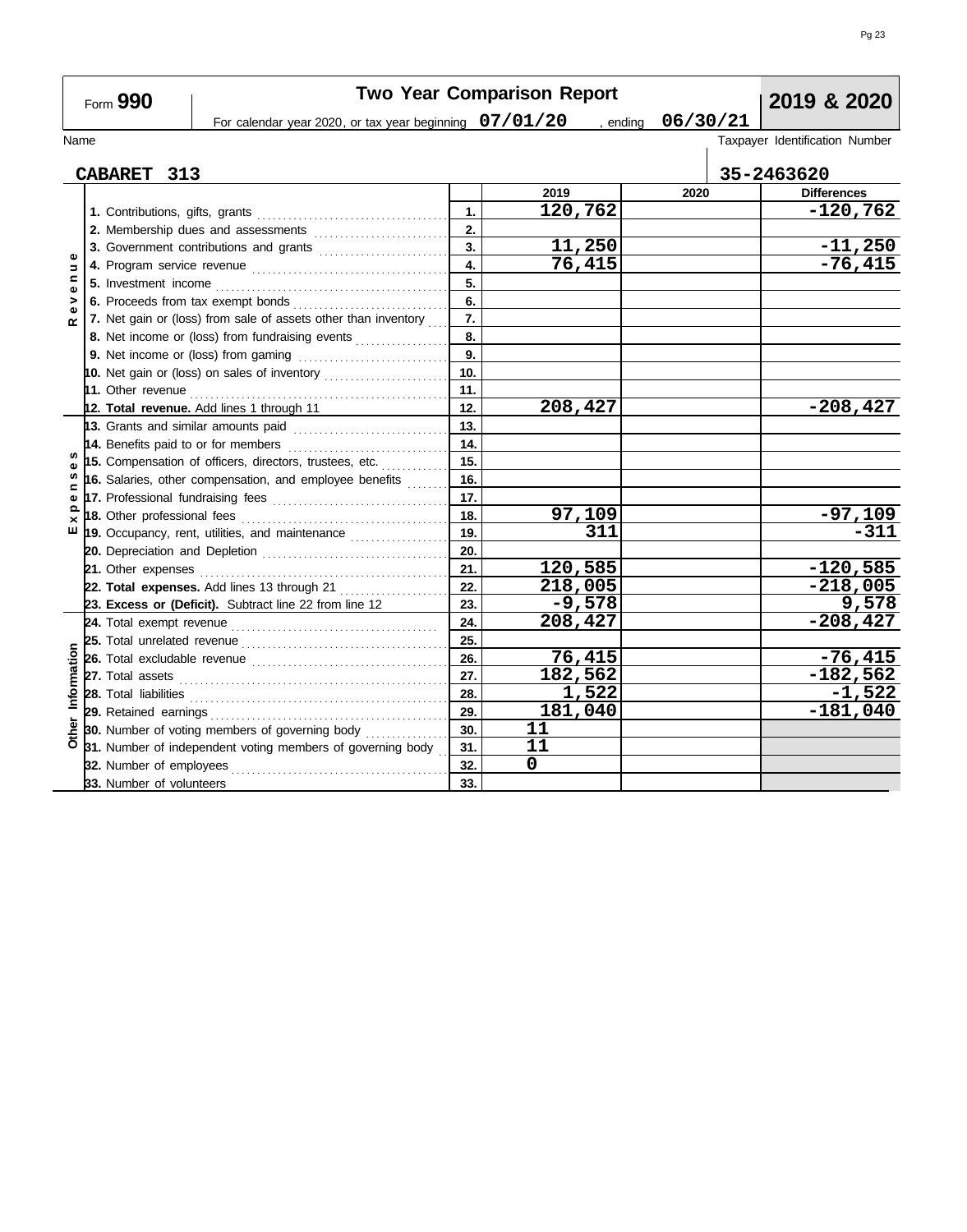| Form 990                                                            |           |         | <b>Tax Return History</b> |          |      |  | 2020 |  |
|---------------------------------------------------------------------|-----------|---------|---------------------------|----------|------|--|------|--|
| Employer Identification Number<br>Name<br>CABARET 313<br>35-2463620 |           |         |                           |          |      |  |      |  |
|                                                                     | 2016      | 2017    | 2018                      | 2019     | 2020 |  | 2021 |  |
|                                                                     | 120,636   | 186,806 | 316,220                   | 132,012  |      |  |      |  |
|                                                                     |           |         |                           |          |      |  |      |  |
| Program service revenue                                             | 83,802    | 103,261 | 98,825                    | 76,415   |      |  |      |  |
|                                                                     |           |         |                           |          |      |  |      |  |
|                                                                     |           |         |                           |          |      |  |      |  |
| Fundraising revenue (income/loss)                                   |           |         |                           |          |      |  |      |  |
| Gaming revenue (income/loss)  ______________                        |           |         |                           |          |      |  |      |  |
|                                                                     |           |         |                           |          |      |  |      |  |
|                                                                     |           | 290,067 | 415,045                   | 208,427  |      |  |      |  |
|                                                                     |           |         |                           |          |      |  |      |  |
|                                                                     |           |         |                           |          |      |  |      |  |
|                                                                     |           |         |                           |          |      |  |      |  |
|                                                                     |           |         |                           |          |      |  |      |  |
|                                                                     | 93,636    | 111,139 | 118,119                   | 97,109   |      |  |      |  |
|                                                                     | 324       | 325     | 508                       | 311      |      |  |      |  |
| Depreciation and depletion                                          |           |         |                           |          |      |  |      |  |
|                                                                     | 145,011   | 169,138 | 159,522                   | 120,585  |      |  |      |  |
|                                                                     | 238,971   | 280,602 | 278,149                   | 218,005  |      |  |      |  |
| Excess or (Deficit) Material Assembly Dentrus Allen Assembly        | $-34,533$ | 9,465   | 136,896                   | $-9,578$ |      |  |      |  |
|                                                                     |           |         |                           |          |      |  |      |  |
|                                                                     | 204,438   | 290,067 | 415,045                   | 208,427  |      |  |      |  |
| Total unrelated revenue                                             |           |         |                           |          |      |  |      |  |
|                                                                     | 83,802    | 103,261 | 98,825                    | 76,415   |      |  |      |  |
|                                                                     | 72,470    | 119,560 | 198,934                   | 182,562  |      |  |      |  |
|                                                                     | 28, 213   | 65,838  | 8,316                     | 1,522    |      |  |      |  |
| Net Fund Balances                                                   | 44,257    | 53,722  | 190,618                   | 181,040  |      |  |      |  |

Pg 24